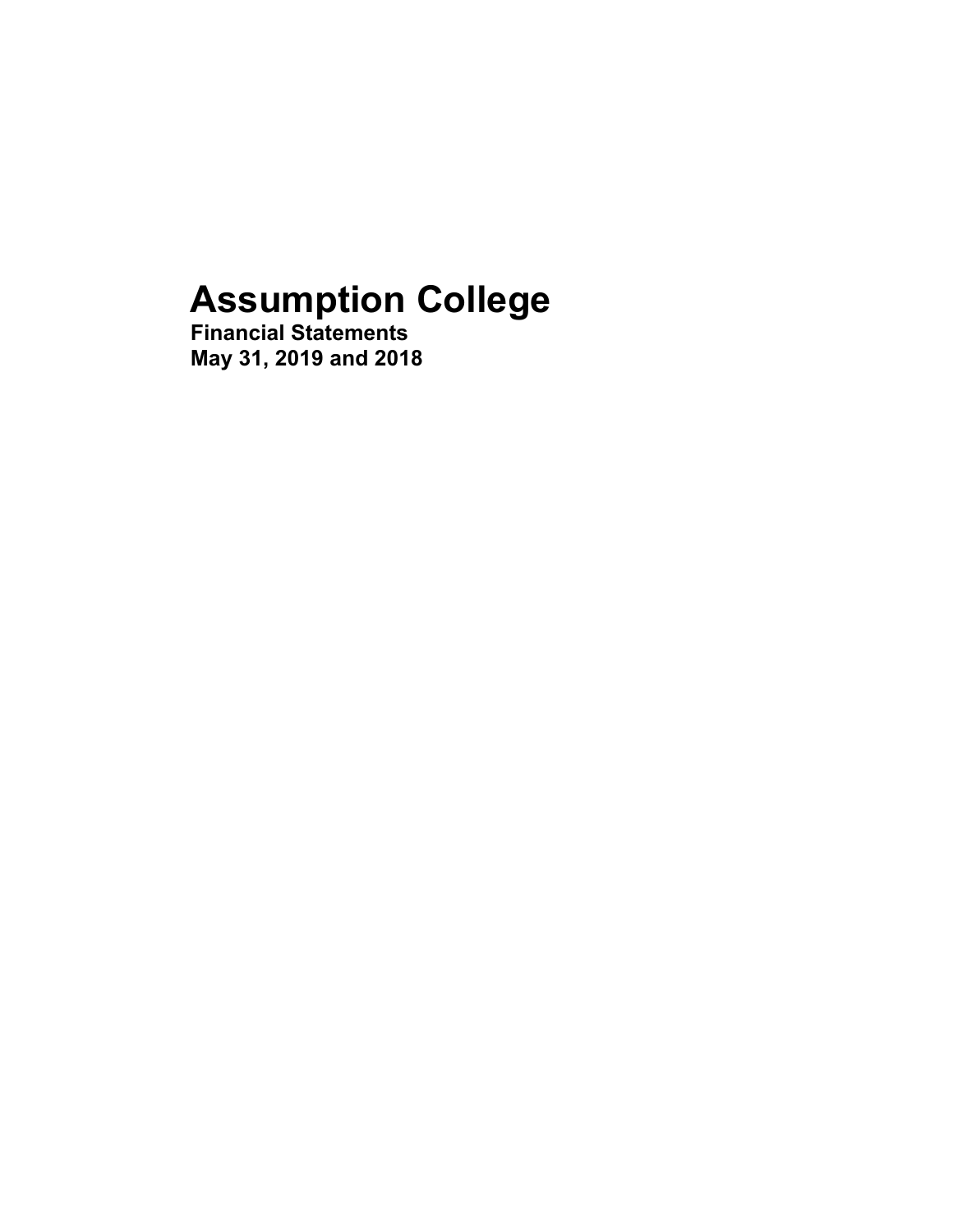# **Page(s)**

# **Independent Auditor's Report**

# **Financial Statements**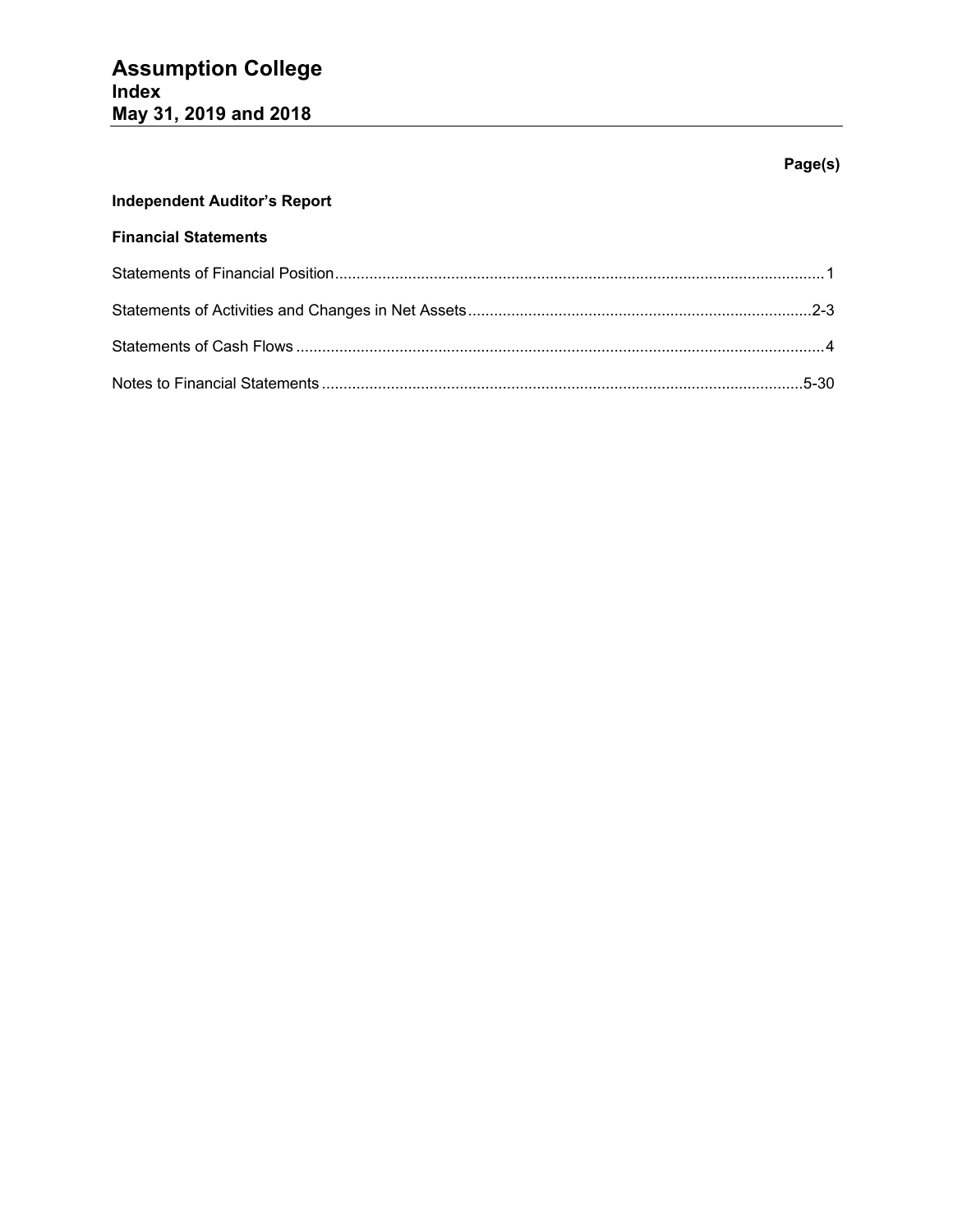

#### **Independent Auditor's Report**

**RSM US LLP** 

Board of Trustees Assumption College

#### **Report on the Financial Statements**

We have audited the accompanying financial statements of Assumption College which comprise the statements of financial position as of May 31, 2019 and 2018, and the related statements of activities and changes in net assets, and cash flows for the years then ended, and the related notes to the financial statements.

#### **Management's Responsibility for the Financial Statements**

Management is responsible for the preparation and fair presentation of these financial statements in accordance with accounting principles generally accepted in the United States of America; this includes the design, implementation, and maintenance of internal control relevant to the preparation and fair presentation of financial statements that are free from material misstatement, whether due to fraud or error.

#### **Auditor's Responsibility**

Our responsibility is to express an opinion on these financial statements based on our audits. We conducted our audits in accordance with auditing standards generally accepted in the United States of America. Those standards require that we plan and perform the audit to obtain reasonable assurance about whether the financial statements are free from material misstatement.

An audit involves performing procedures to obtain audit evidence about the amounts and disclosures in the financial statements. The procedures selected depend on the auditor's judgment, including the assessment of the risks of material misstatement of the financial statements, whether due to fraud or error. In making those risk assessments, the auditor considers internal control relevant to the entity's preparation and fair presentation of the financial statements in order to design audit procedures that are appropriate in the circumstances, but not for the purpose of expressing an opinion on the effectiveness of the entity's internal control. Accordingly, we express no such opinion. An audit also includes evaluating the appropriateness of accounting policies used and the reasonableness of significant accounting estimates made by management, as well as evaluating the overall presentation of the financial statements.

We believe that the audit evidence we have obtained is sufficient and appropriate to provide a basis for our audit opinion.

#### **Opinion**

In our opinion, the financial statements referred to above present fairly, in all material respects, the financial position of Assumption College as of May 31, 2019 and 2018 and the changes in its net assets and its cash flows for the years then ended in accordance with accounting principles generally accepted in the United States of America.

#### **Emphasis of Matter**

As discussed in Note 1 to the financial statements, Assumption College adopted Financial Accounting Standards Board (FASB) Accounting Standards Update (ASU) No. 2016-14, *Not-for-Profit Entities (Topic 958): Presentation of Financial Statements of Not-for-Profit Entities* during the year ended May 31, 2019. The adoption of the standard resulted in additional footnote disclosures and significant changes to the classification of net assets and disclosures related to net assets. The adoption was retrospectively applied to June 1, 2017, the earliest year presented. Our opinion is not modified with respect to this matter.

RSM US LLP

Boston, Massachusetts September 5, 2019

THE POWER OF BEING UNDERSTOOD AUDIT | TAX | CONSULTING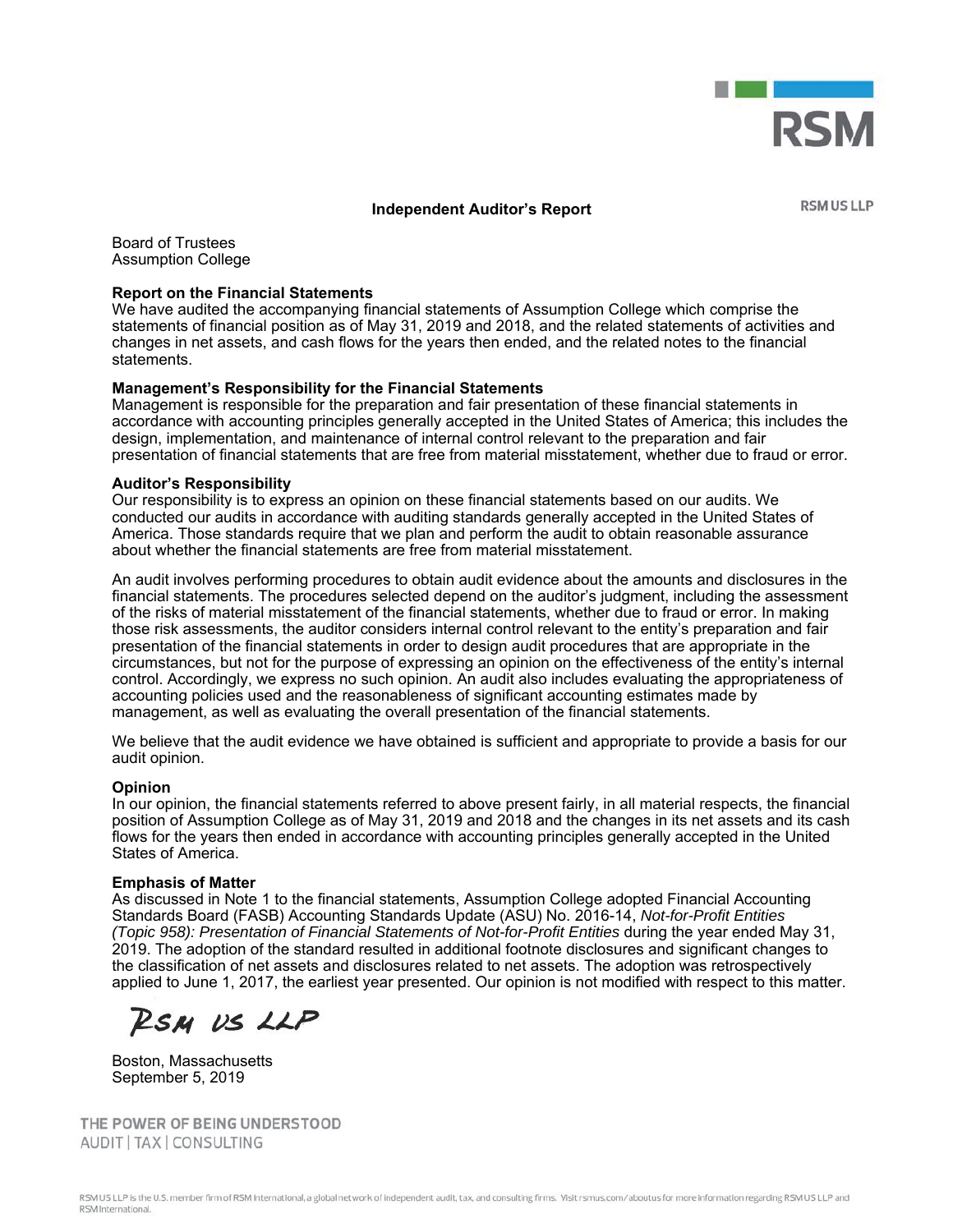# **Assumption College Statements of Financial Position May 31, 2019 and 2018**

|                                                                  | 2019                     | 2018                |
|------------------------------------------------------------------|--------------------------|---------------------|
| <b>Assets</b>                                                    |                          |                     |
|                                                                  | \$                       |                     |
| Cash<br>Short-term investments                                   | 7,835,479                | \$<br>11,011,952    |
|                                                                  | 12,288,706               | 11,919,291          |
| Prepaid expenses and other assets                                | 1,021,565                | 951,194             |
| Student tuition receivables, net<br>Grants and other receivables | 997,692                  | 953,732             |
|                                                                  | 106,826                  | 343,293             |
| Student loans, net                                               | 1,727,249                | 2,231,753           |
| Contributions receivable, net                                    | 4,875,243<br>109,992,293 | 5,532,728           |
| Long-term investments<br>Beneficial interest in trust            |                          | 112, 141, 314       |
|                                                                  | 1,399,331                | 1,408,098           |
| Property, plant and equipment, net                               | 93,393,484               | 94,692,387          |
| <b>Total assets</b>                                              | \$233,637,868            | \$241,185,742       |
| <b>Liabilities and Net Assets</b>                                |                          |                     |
| Accounts payable and accrued liabilities                         | \$<br>6,219,168          | \$<br>6,871,415     |
| Student deposits and deferred revenue                            | 6,371,238                | 6,188,795           |
| Annuity obligations                                              | 604,794                  | 673,041             |
| Asset retirement obligation                                      | 220,844                  | 256,971             |
| Liability under interest rate swap agreement                     | 505,822                  | 573,239             |
| Refundable government student loans                              | 2,752,754                | 2,721,923           |
| Debt, net                                                        | 41,805,092               | 43,751,662          |
| <b>Total liabilities</b>                                         | 58,479,712               | 61,037,046          |
| <b>Net assets</b>                                                |                          |                     |
| Without donor restrictions                                       | 135,083,550              | 138,979,732         |
| With donor restrictions                                          | 40,074,606               | 41,168,964          |
| Total net assets                                                 | 175, 158, 156            | 180,148,696         |
| Total liabilities and net assets                                 | 233,637,868              | \$<br>241, 185, 742 |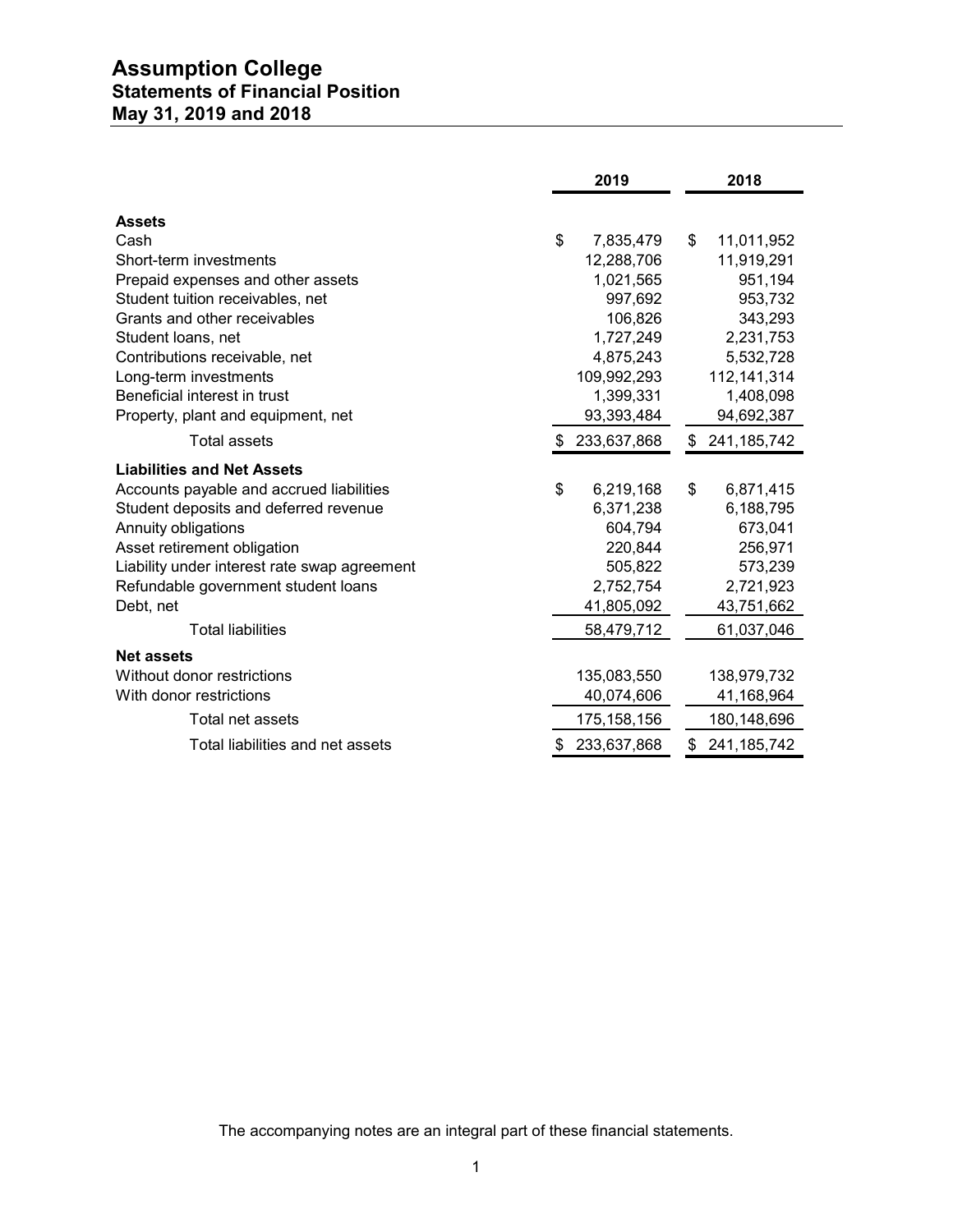# **Assumption College Statement of Activities and Changes in Net Assets Year Ended May 31, 2019**

|                                                                                                                                                                                                                                                                                                                             | <b>Without Donor</b><br><b>Restrictions</b> |                                                                            | <b>With Donor</b><br><b>Restrictions</b> |                                                             | <b>Total</b>                                                                           |
|-----------------------------------------------------------------------------------------------------------------------------------------------------------------------------------------------------------------------------------------------------------------------------------------------------------------------------|---------------------------------------------|----------------------------------------------------------------------------|------------------------------------------|-------------------------------------------------------------|----------------------------------------------------------------------------------------|
| Operating revenue and other support<br>Tuition and fees<br>Less financial aid and scholarships                                                                                                                                                                                                                              | \$                                          | 80,742,298<br>(43, 497, 465)                                               | \$                                       |                                                             | \$<br>80,742,298<br>(43, 497, 465)                                                     |
| Net tuition and fees                                                                                                                                                                                                                                                                                                        |                                             | 37,244,833                                                                 |                                          |                                                             | 37,244,833                                                                             |
| Investment income<br>Operating assets<br>Nonoperating assets<br>Auxiliary enterprises<br>Annual gifts                                                                                                                                                                                                                       |                                             | 394,051<br>3,257,734<br>20,568,238<br>1,034,766                            |                                          | 1,375,004                                                   | 394,051<br>4,632,738<br>20,568,238<br>1,034,766                                        |
| Grants                                                                                                                                                                                                                                                                                                                      |                                             | 3,765,463                                                                  |                                          |                                                             | 3,765,463                                                                              |
| Other income<br>Net assets released from restrictions                                                                                                                                                                                                                                                                       |                                             | 2,083,479<br>1,375,004                                                     |                                          | (1,375,004)                                                 | 2,083,479                                                                              |
| Total operating revenue and other support                                                                                                                                                                                                                                                                                   |                                             | 69,723,568                                                                 |                                          |                                                             | 69,723,568                                                                             |
| <b>Operating expenses</b><br>Instruction<br>Academic support<br>Student services<br>Auxiliary enterprises                                                                                                                                                                                                                   |                                             | 25,790,338<br>6,650,161<br>13,829,133<br>16,360,978                        |                                          |                                                             | 25,790,338<br>6,650,161<br>13,829,133<br>16,360,978                                    |
| Institutional support                                                                                                                                                                                                                                                                                                       |                                             | 6,379,823                                                                  |                                          |                                                             | 6,379,823                                                                              |
| Total operating expenses                                                                                                                                                                                                                                                                                                    |                                             | 69,010,433                                                                 |                                          |                                                             | 69,010,433                                                                             |
| Increase in net assets from operations                                                                                                                                                                                                                                                                                      |                                             | 713,135                                                                    |                                          |                                                             | 713,135                                                                                |
| Nonoperating revenue and expense<br>Contributions<br>Investment loss, net<br>Investment income utilized<br>Change in value of split interest agreements<br>Change in value of beneficial interest in trust<br>Change in value of interest rate swap agreement<br>Other nonoperating expenses<br>Decrease in net assets from |                                             | 259,548<br>(1,406,533)<br>(3, 257, 734)<br>(1,062)<br>67,417<br>(270, 953) |                                          | 831,794<br>(539, 541)<br>(1,375,004)<br>(2,840)<br>(8, 767) | 1,091,342<br>(1,946,074)<br>(4,632,738)<br>(3,902)<br>(8, 767)<br>67,417<br>(270, 953) |
| nonoperating activities                                                                                                                                                                                                                                                                                                     |                                             | (4,609,317)                                                                |                                          | (1,094,358)                                                 | (5,703,675)                                                                            |
| Decrease in net assets                                                                                                                                                                                                                                                                                                      |                                             | (3,896,182)                                                                |                                          | (1,094,358)                                                 | (4,990,540)                                                                            |
| <b>Net assets</b><br>Beginning of year                                                                                                                                                                                                                                                                                      |                                             | 138,979,732                                                                |                                          | 41,168,964                                                  | 180,148,696                                                                            |
| End of year                                                                                                                                                                                                                                                                                                                 | \$                                          | 135,083,550                                                                | \$                                       | 40,074,606                                                  | \$<br>175, 158, 156                                                                    |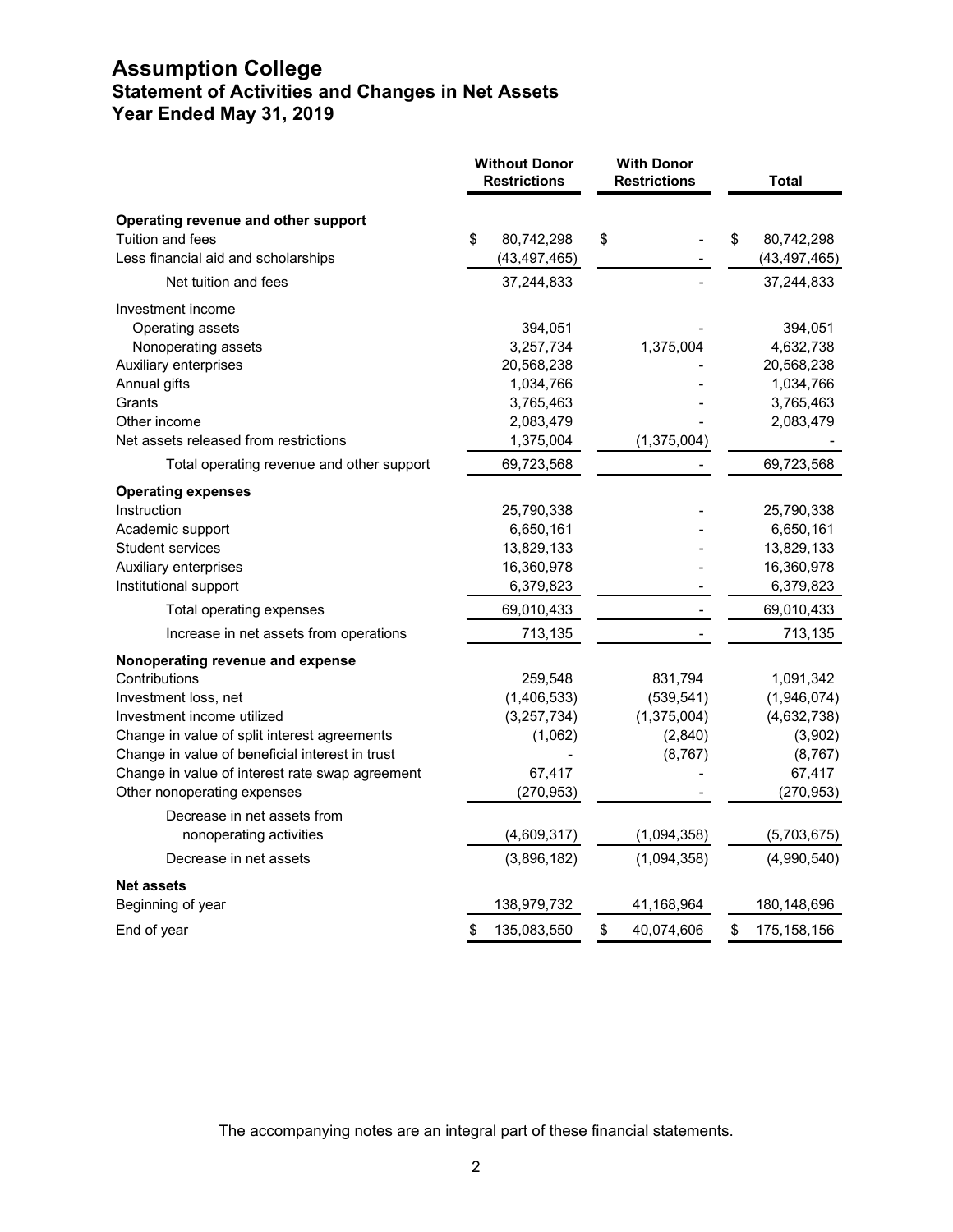# **Assumption College Statement of Activities and Changes in Net Assets Year Ended May 31, 2018**

|                                                                                                                                                                                                                                                                                                                                                                                                                                                                                    | <b>Without Donor</b><br><b>Restrictions</b> |                                                                                                                           | <b>With Donor</b><br><b>Restrictions</b>                                                                      | <b>Total</b> |                                                                                                                |
|------------------------------------------------------------------------------------------------------------------------------------------------------------------------------------------------------------------------------------------------------------------------------------------------------------------------------------------------------------------------------------------------------------------------------------------------------------------------------------|---------------------------------------------|---------------------------------------------------------------------------------------------------------------------------|---------------------------------------------------------------------------------------------------------------|--------------|----------------------------------------------------------------------------------------------------------------|
| Operating revenue and other support<br>Tuition and fees<br>Less financial aid and scholarships                                                                                                                                                                                                                                                                                                                                                                                     | \$                                          | 78,042,698<br>(41, 032, 483)                                                                                              | \$                                                                                                            | \$           | 78,042,698<br>(41,032,483)                                                                                     |
| Net tuition and fees                                                                                                                                                                                                                                                                                                                                                                                                                                                               |                                             | 37,010,215                                                                                                                |                                                                                                               |              | 37,010,215                                                                                                     |
| Investment income<br>Operating assets<br>Nonoperating assets<br>Auxiliary enterprises<br>Annual gifts<br>Grants<br>Other income<br>Net assets released from restrictions                                                                                                                                                                                                                                                                                                           |                                             | 276,989<br>2,742,337<br>20,349,252<br>1,304,258<br>3,532,939<br>1,809,895<br>1,136,398                                    | 1,136,398<br>(1, 136, 398)                                                                                    |              | 276,989<br>3,878,735<br>20,349,252<br>1,304,258<br>3,532,939<br>1,809,895                                      |
| Total operating revenue and other support                                                                                                                                                                                                                                                                                                                                                                                                                                          |                                             |                                                                                                                           |                                                                                                               |              |                                                                                                                |
|                                                                                                                                                                                                                                                                                                                                                                                                                                                                                    |                                             | 68,162,283                                                                                                                |                                                                                                               |              | 68,162,283                                                                                                     |
| <b>Operating expenses</b><br>Instruction<br>Academic support<br><b>Student services</b><br>Auxiliary enterprises<br>Institutional support                                                                                                                                                                                                                                                                                                                                          |                                             | 23,715,155<br>6,613,535<br>12,018,645<br>18,363,370<br>6,999,145                                                          |                                                                                                               |              | 23,715,155<br>6,613,535<br>12,018,645<br>18,363,370<br>6,999,145                                               |
| Total operating expenses                                                                                                                                                                                                                                                                                                                                                                                                                                                           |                                             | 67,709,850                                                                                                                |                                                                                                               |              | 67,709,850                                                                                                     |
| Increase in net assets from operations                                                                                                                                                                                                                                                                                                                                                                                                                                             |                                             | 452,433                                                                                                                   |                                                                                                               |              | 452,433                                                                                                        |
| Nonoperating revenue and expense<br>Contributions<br>Investment return, net<br>Investment income utilized<br>Change in value of split interest agreements<br>Change in value of beneficial interest in trust<br>Change in value of interest rate swap agreement<br>Other nonoperating expenses<br>Net assets released from restrictions<br>Net assets reclassified - split interest agreements<br>Increase in net assets from<br>nonoperating activities<br>Increase in net assets |                                             | 587,265<br>6,485,577<br>(2,742,337)<br>(3, 526)<br>367,108<br>(514,909)<br>25,000<br>(540, 209)<br>3,663,969<br>4,116,402 | 576,680<br>3,269,204<br>(1, 136, 398)<br>(23, 279)<br>47,735<br>(25,000)<br>540,209<br>3,249,151<br>3,249,151 |              | 1,163,945<br>9,754,781<br>(3,878,735)<br>(26, 805)<br>47,735<br>367,108<br>(514,909)<br>6,913,120<br>7,365,553 |
| <b>Net assets</b>                                                                                                                                                                                                                                                                                                                                                                                                                                                                  |                                             |                                                                                                                           |                                                                                                               |              |                                                                                                                |
| Beginning of year<br>End of year                                                                                                                                                                                                                                                                                                                                                                                                                                                   | \$                                          | 134,863,330<br>138,979,732                                                                                                | \$<br>37,919,813<br>41,168,964                                                                                | \$           | 172,783,143<br>180,148,696                                                                                     |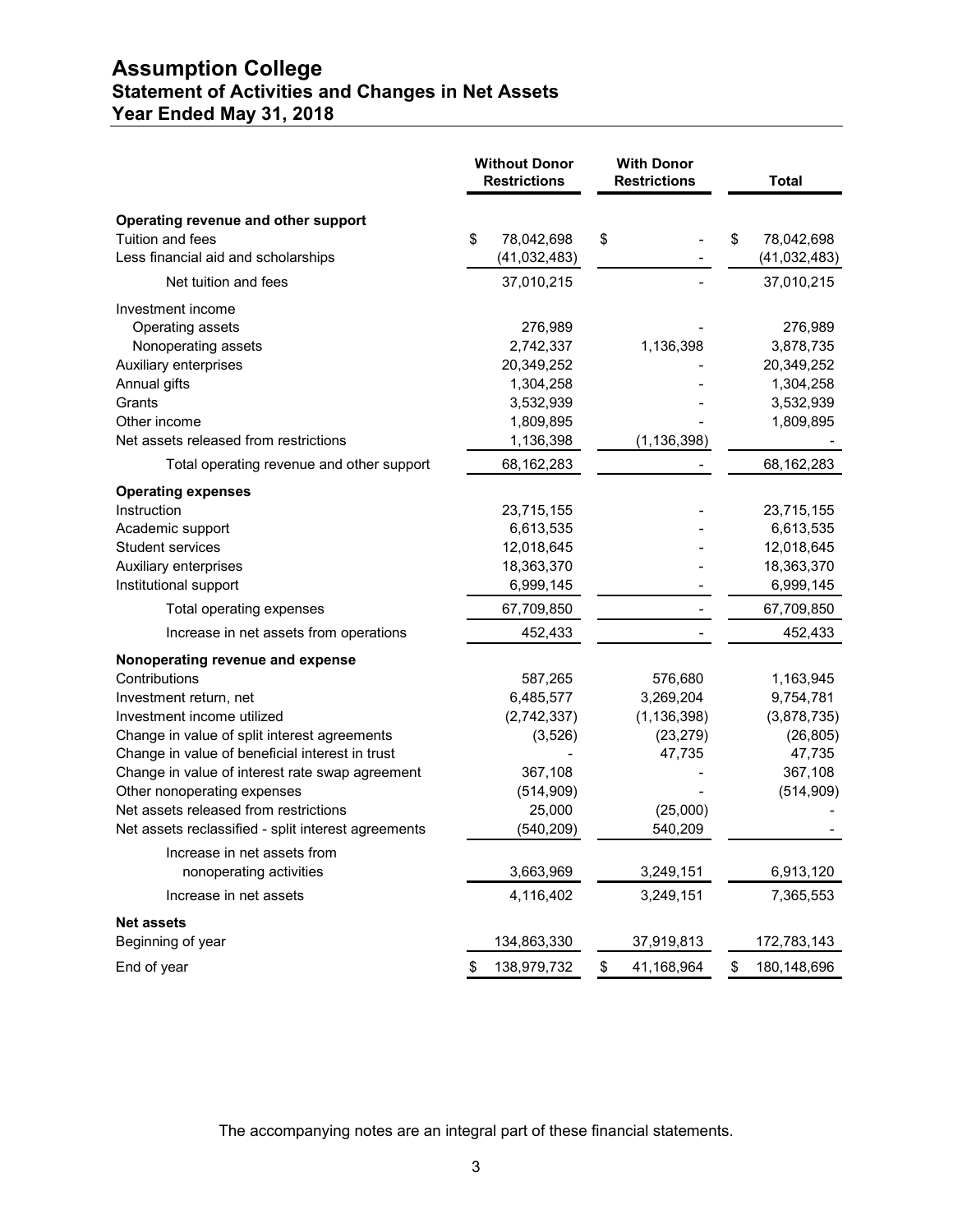# **Assumption College Statements of Cash Flows Years Ended May 31, 2019 and 2018**

|                                                                                               | 2019                | 2018                     |
|-----------------------------------------------------------------------------------------------|---------------------|--------------------------|
| Cash flows from operating activities                                                          |                     |                          |
| (Decrease) increase in net assets                                                             | (4,990,540)<br>\$   | \$<br>7,365,553          |
| Adjustments to reconcile change in net assets to net cash<br>provided by operating activities |                     |                          |
| Depreciation                                                                                  | 4,295,760           | 4,372,016                |
| Amortization                                                                                  | 55,338              | 55,337                   |
| Contributions restricted for endowment                                                        | (661, 740)          | (476, 680)               |
| Realized and unrealized losses (gains) on investments                                         | 4,949,412           | (6,689,823)              |
| Change in the fair value of interest rate swap agreement                                      | (67, 417)           | (367, 108)               |
| Provision for uncollectible student tuition and loans receivable                              | (86, 945)           | 8,345                    |
| Discount for contributions receivable                                                         | (87, 371)           | 119,008                  |
| Accretion of asset retirement cost                                                            | (36, 127)           | 15,116                   |
| Change in value of beneficial interest in trust                                               | 8,767               | (47, 735)                |
| Changes in operating assets and liabilities                                                   |                     |                          |
| Student tuition receivables                                                                   | (45, 657)           | (46, 600)                |
| Grants and other receivables                                                                  | 236,467             | 81,740                   |
| Contributions receivable                                                                      | 744,856             | 1,140,503                |
| Prepaid expenses and other assets                                                             | (70, 371)           | 199,651                  |
| Accounts payable and accrued liabilities                                                      | (494, 827)          | 976,647                  |
| Student deposits and deferred revenue                                                         | 182,443             | (21, 216)                |
| Annuity obligations                                                                           | (68, 247)           | 21,564                   |
| Refundable government student loans<br><b>Total adjustments</b>                               | 30,831<br>8,885,172 | (187, 908)<br>(847, 143) |
|                                                                                               |                     |                          |
| Net cash provided by operating activities                                                     | 3,894,632           | 6,518,410                |
| Cash flows from investing activities<br>Purchases of short-term investments                   | (369, 415)          | (11, 919, 291)           |
| Purchases of long-term investments                                                            | (33,310,380)        | (29,906,492)             |
| Proceeds from maturities and sales of long-term investments                                   | 30,509,989          | 39,200,954               |
| Purchases of property, plant and equipment                                                    | (3, 154, 277)       | (8,903,675)              |
| Issuance of student loans                                                                     |                     | (326, 830)               |
| Payments on student loans                                                                     | 593,146             | 696,533                  |
| Net cash used in investing activities                                                         | (5,730,937)         | (11, 158, 801)           |
| <b>Cash flows from financing activities</b>                                                   |                     |                          |
| Contributions restricted for endowment                                                        | 661,740             | 476,680                  |
| Payments on long-term debt                                                                    | (2,001,908)         | (1,924,452)              |
| Proceeds from long-term borrowings                                                            |                     | 140,724                  |
| Net cash used in financing activities                                                         | (1,340,168)         | (1,307,048)              |
| Net decrease in cash                                                                          | (3, 176, 473)       | (5,947,439)              |
| Cash                                                                                          |                     |                          |
| Beginning of year                                                                             | 11,011,952          | 16,959,391               |
| End of year                                                                                   | \$<br>7,835,479     | \$<br>11,011,952         |
| Supplemental disclosure of cash flow information                                              |                     |                          |
| Cash paid during the year for interest                                                        | 1,047,568<br>\$     | \$<br>1,125,849          |
| Supplemental schedule of noncash investing activities                                         |                     |                          |
| Acquisition of property, plant and equipment included in accounts                             |                     |                          |
| payable and accrued liabilities                                                               | \$                  | \$<br>157,420            |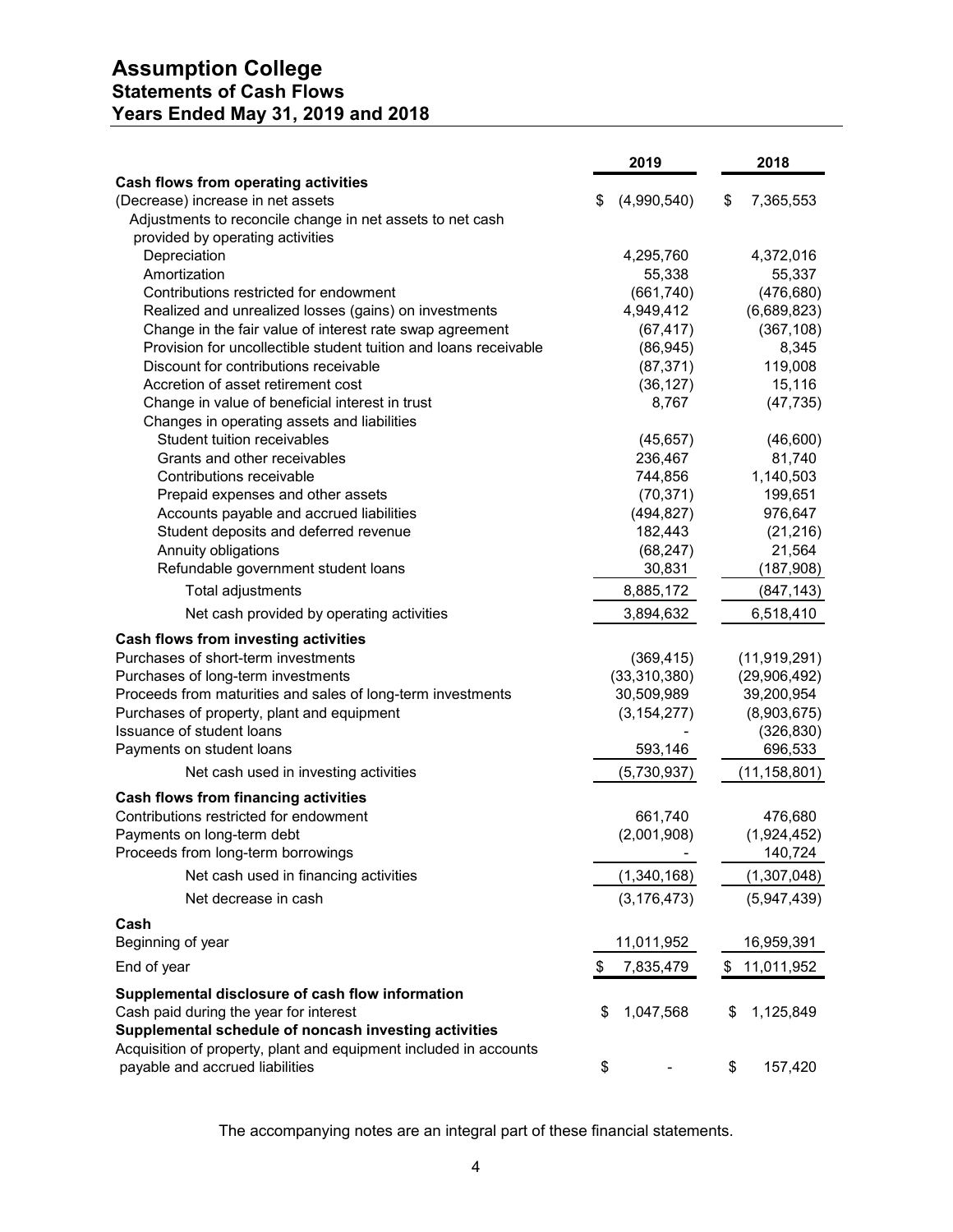## **1. Organization and Summary of Significant Accounting Policies**

#### **Background**

Assumption College (the "College"), founded in 1904, is a Catholic, nonprofit, coeducational college located in Worcester, Massachusetts on a 185-acre campus. Approximately 2,400 undergraduate and graduate students attend the College annually. The College offers bachelor's degrees in the liberal arts core and pre-professional programs with a liberal arts core, and professional master's degrees on a full-time and part-time basis. In addition, the Continuing and Career Education program offers bachelor's degrees and certificate programs, as well as noncredit courses.

The College also operates an additional campus in Rome, Italy. The Rome campus is located on land owned by the Augustinians of the Assumption, the founding order of the College.

#### **Basis of Financial Statement Presentation**

The accompanying financial statements are presented on the accrual basis of accounting and have been prepared to focus on the College as a whole and to present balances and transactions according to the existence or absence of donor-imposed restrictions. Accordingly, net assets and changes are classified as follows:

*Without Donor Restrictions* - Net assets that are not subject to donor-imposed stipulations. Net assets without donor restrictions may be designated for specific purposes by action of the Board of Trustees (the "Board") or may otherwise be limited by contractual agreements with outside parties. The change in net assets without donor restrictions is primarily impacted by the results of operations, new capital purchases, net of depreciation and debt, unrestricted giving, and by the amount of net assets with donor restrictions that have been released from restrictions.

*With Donor Restrictions* - Net assets whose use by the College is subject to donorimposed stipulations that can be fulfilled by actions of the College pursuant to those stipulations or that expire by the passage of time. These also include net assets subject to donor-imposed stipulations that they be maintained in perpetuity by the College, with investment return available for designated purposes. The change in net assets with donor restrictions is impacted primarily by gifts with time and donor constraints, such as restricted annual fund gifts, unconditional pledges and deferred giving instruments. Net assets with donor restrictions also include, under Massachusetts law, funds not yet appropriated by the Board, generally representing cumulative investment earnings and appreciation on endowment funds restricted in perpetuity.

#### **Operations**

The statements of activities and changes in net assets report the changes in net assets from operating and nonoperating activities. Operating revenues consist of those items attributable to the College's primary mission of providing education. Additionally, operating revenue includes contributions received related to annual fund support. The College allocates endowment income and appreciation based on the absence or existence of donor-imposed restrictions. Interest and dividends earned on the funds without donor restrictions are included as operating revenue.

The College reports expenses associated with the management of the College's operations, including activities associated with the plant, endowment, annuity and loan funds, as operating expenses within net assets without donor restrictions.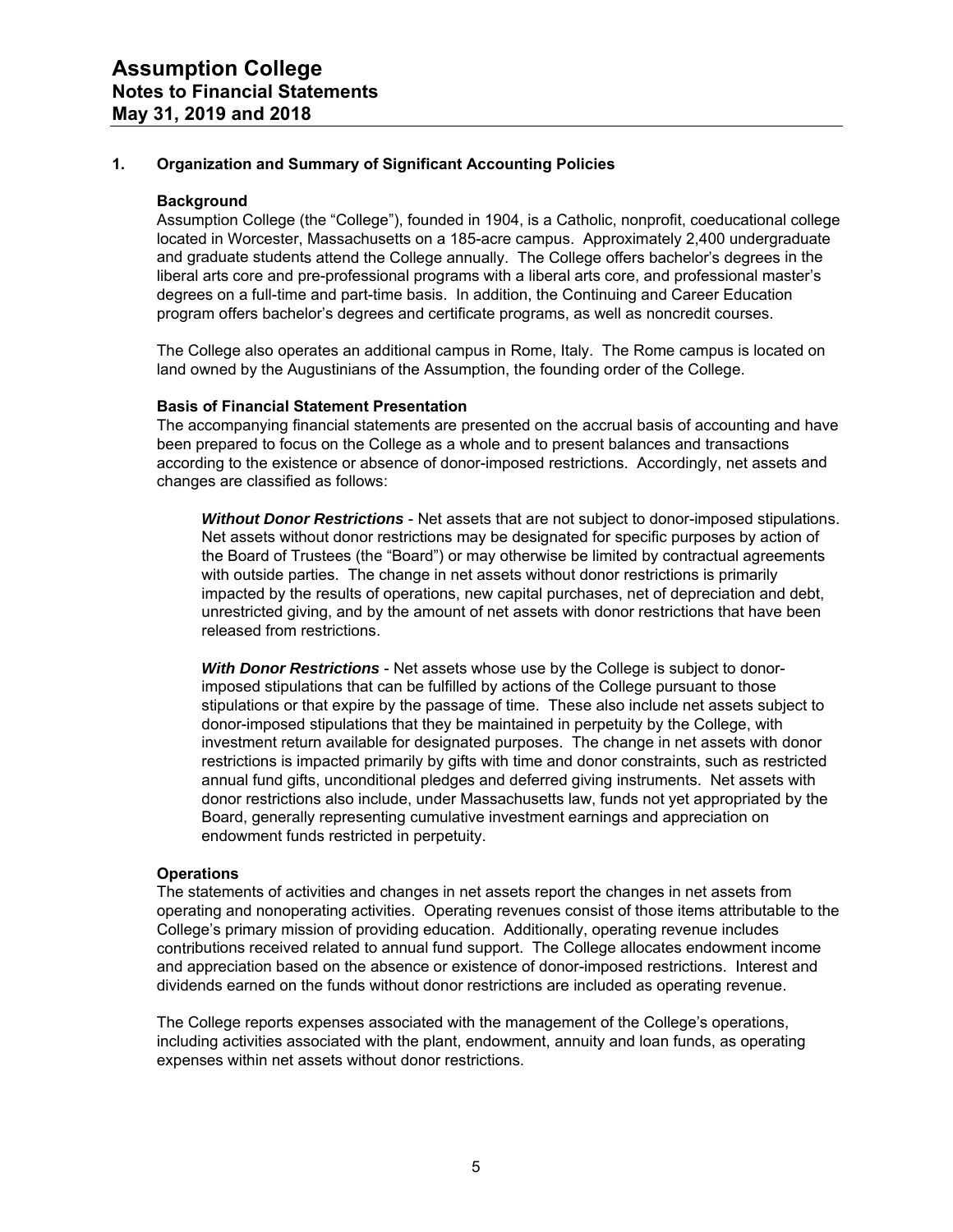Investment return, net, certain contributions, nonoperating expenses, and the change in value of split interest agreements, beneficial interest in trust, and interest rate swap agreement are included in nonoperating revenue and expenses.

All contributions are considered to be available for operations and reported as net assets without donor restrictions unless specifically restricted by the donor or have inherent time restrictions. Amounts received that are stipulated for use in future periods or restricted by the donor for specific purposes are reported as restricted support. When a qualifying expenditure occurs or a time restriction expires, net assets with donor restrictions are reclassified to net assets without donor restrictions as "net assets released from restrictions" in the statement of activities and changes in net assets. However, if a restriction is fulfilled in the same time period in which the contribution is received, the contribution is immediately reported as a contribution without donor restrictions.

Furthermore, investment return, net, which consists of dividends, investment fees, and realized and unrealized gains (losses) on investments, is reported as follows:

- Increases (decreases) in net assets with donor restrictions if the terms of the gift, or the College's interpretation of the relevant state law, impose restrictions on the use of the income or net gain (loss), or if the terms of the gift require the income or net gain (loss) to be added to the principal of an endowment fund restricted in perpetuity; and
- Increases (decreases) in net assets without donor restrictions in all other cases.

#### **Cash**

Most of the College's banking activity is maintained with several regional banks, and from time to time cash deposits exceed federal insurance limits. It is the College's policy to monitor these banks' financial strength on an ongoing basis. The College has not experienced any losses in these accounts.

#### **Short-Term Investments**

Short-term investments consisted of money market accounts and certificates of deposits at May 31, 2019 and money market accounts at May 31, 2018.

#### **Student Tuition Receivables**

Student tuition receivables are stated at the net amount outstanding, less an allowance for doubtful accounts. The allowance for doubtful accounts is established based on management's assessment as to collectability through a charge to bad debt expense for balances that have been deemed uncollectible. Tuition receivables are considered past due if not paid by the due date, or if any portion of the receivable balance is outstanding when the student graduates or withdraws from the College.

#### **Tuition and Fee Revenue**

Tuition and fee revenue is recorded at the College's established rates, net of institutional, state and federal financial aid administered directly by the College.

The College defers recognition of registration and tuition revenue to the period in which the related educational instruction is performed and related expenses are incurred. Accordingly, registration and tuition fees received for the next academic year are deferred until the first day of the new fiscal year and recognized ratably over the school term.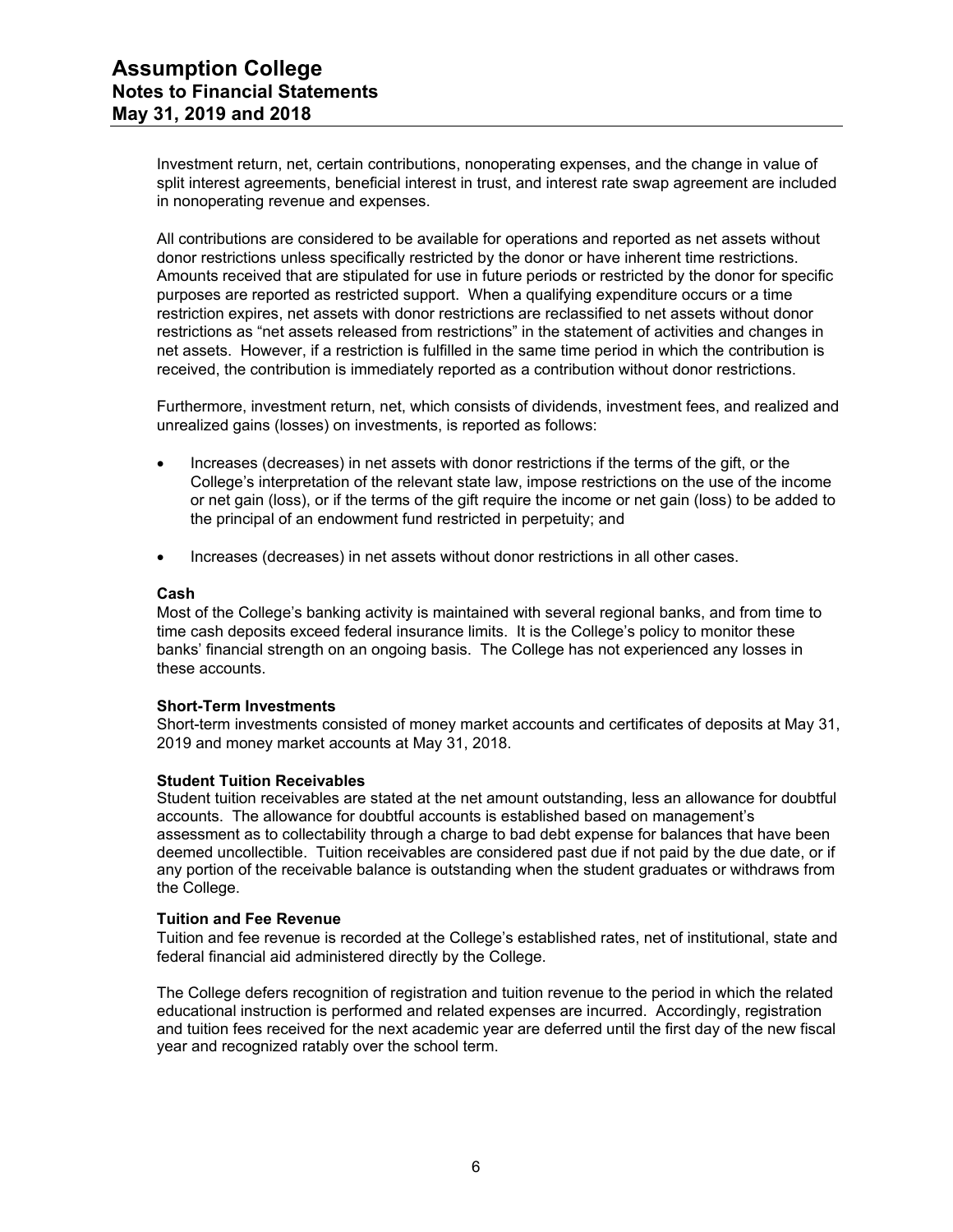## **Contributions**

Contributions received, including unconditional promises to give, are initially recorded at fair value in the period the donor's commitments are received. Unconditional promises to give which are to be received in future periods are included in the financial statements as contributions receivable. Unconditional promises to give that are expected to be collected within one year are recorded at their net realizable value. Unconditional promises to give that are expected to be collected in future years are recorded at the present value of estimated future cash flows. The discounts on those amounts are computed using a rate commensurate with the risk involved. Amortization of the discount is included in contribution revenue. Contributions receivable are also recorded net of an allowance for doubtful accounts based on management's assessment as to collectability. Conditional promises to give are not recognized until the conditions on which they depend are substantially met. There are no conditional promises to give as of May 31, 2019 and 2018. Bequests are recognized as revenue when the right to receive the bequest is unconditional and irrevocable, and the amount to be received is estimable. Such conditions generally occur after a will has cleared probate.

#### **Grants**

Government grants are recorded as exchange transactions. Revenue associated with government grants is recognized when the College performs activities specified within the grant agreements.

#### **Investments**

The College's portfolio is managed by an outside investment manager who operates under the oversight of the Investment Committee (the "Committee") of the Board. The Committee has established and communicated to the manager the College's investment guidelines.

All long-term investments have been reported in the financial statements at their fair value as of May 31, 2019 and 2018. The fair value of publicly-traded mutual funds, fixed income and equity securities is based upon quoted market prices and exchange rates, if applicable. The alternative investments, which are not readily marketable, are carried at estimated fair values as provided by the investment managers. The College reviews and evaluates the values provided by the investment managers and agrees with the valuation methods and assumptions used in determining the fair value of the alternative investments. Because the investments are not readily marketable, the estimated value is subject to uncertainty and, therefore, may differ significantly from the value that would have been used had a market for such investments existed.

The net realized and unrealized appreciation (depreciation) in the fair value of such investments has been included in net investment return (loss) in the statements of activities and changes in net assets in the applicable net asset category.

As a practical expedient, the College is permitted under accounting principles generally accepted in the United States of America (GAAP) to estimate the fair value of an investment at the measurement date using the reported net asset value (NAV) without further adjustment unless the entity expects to sell the investment at a value other than NAV or if the NAV is not calculated in accordance with GAAP.

The College performs additional procedures including due diligence reviews on its investments in investment companies and other procedures with respect to the capital account or NAV provided by investment companies to ensure conformity with GAAP. The College has assessed factors including, but not limited to, managers' compliance with the fair value measurement standard, price transparency and valuation procedures in place, the ability to redeem at NAV at the measurement date, and existence of certain redemption restrictions at the measurement date.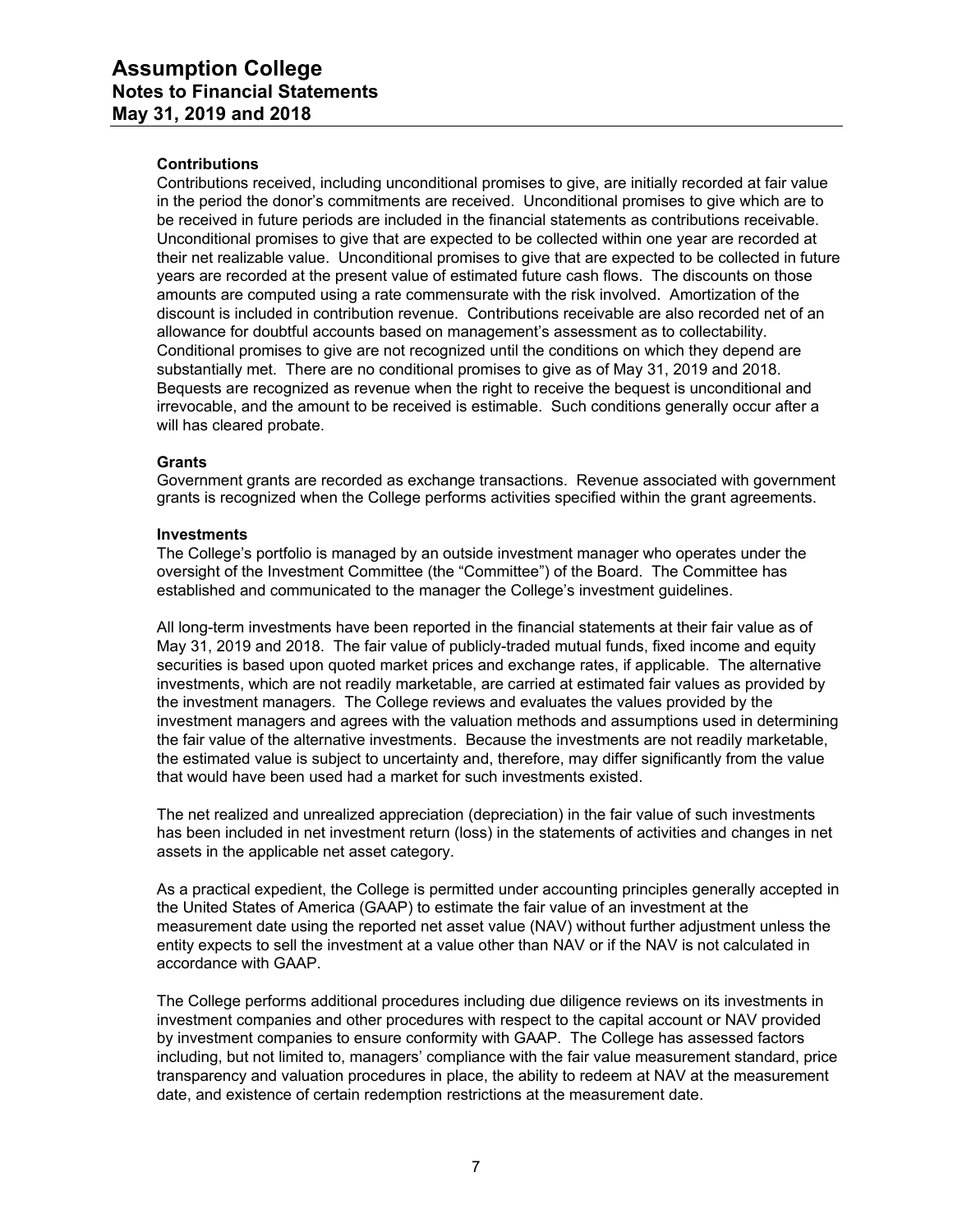## **Refundable Government Student Loans**

Refundable government student loans represent funds held by the College under the Perkins revolving loan program that are provided by the U.S. Department of Education (DOE). The program expired on September 30, 2017, and the DOE has begun the wind-down of the Perkins loan program and will begin collecting the federal share of the Perkins funds over the upcoming fiscal years.

## **Property, Plant and Equipment**

Property, plant and equipment are recorded at cost at the date of acquisition or, in the case of gifts, at estimated fair value at the date of the gift. The College depreciates its fixed assets using the straight-line depreciation method over the estimated useful lives of the related assets, as follows:

| Land improvements          | 15-20 years   |
|----------------------------|---------------|
| Buildings and improvements | $25-50$ years |
| Equipment and automobiles  | 3-20 vears    |

Projects are accumulated in construction-in-progress until the project is complete and placed in service, at which time the cost is transferred to the appropriate asset account and depreciation begins.

Expenditures for repairs and maintenance are charged to expense as incurred; betterments are capitalized. For assets sold or otherwise disposed of, the cost and related accumulated depreciation are removed from the accounts, and any resulting gain or loss is reflected in income for the period.

Fine arts consist of items that include sculptures and other works of art that were donated to or purchased by the College. These items are capitalized at cost, if the items were purchased, or at their fair value on the accession date, if the items were contributed. Gains or losses from deaccessions of these items are reflected on the statements of activities and changes in net assets as changes in the appropriate net asset classes, depending on the existence and type of donorimposed restrictions. Collection items are depreciated over their estimated useful lives unless they have cultural, aesthetic, or historical value that is worth preserving perpetually, and the College is protecting and preserving essentially the undiminished service potential of the item. As of May 31, 2019 and 2018, the College has not recorded any depreciation on its sculptures or other works of art.

#### **Impairment of Long-lived Assets**

Long-lived assets, which consist primarily of property and equipment, are reviewed for impairment whenever events or changes in circumstances indicate that the carrying amount of the asset may not be recoverable. When such events occur, the College compares the carrying amounts of the assets to the undiscounted expected future cash flows over the remaining life of the asset. If this comparison indicates that there may be impairment, the amount of impairment is calculated as the difference between the carrying value and fair value. During the fiscal years ended May 31, 2019 and 2018, no impairment indicators were identified.

#### **Bond Discount and Issuance Costs**

Unamortized bond discount and issuance costs are being amortized on a straight-line basis (which approximates the calculation if the effective interest method was used) through the maturity dates of the bonds payable, and are presented in the statements of financial position as a direct reduction from debt.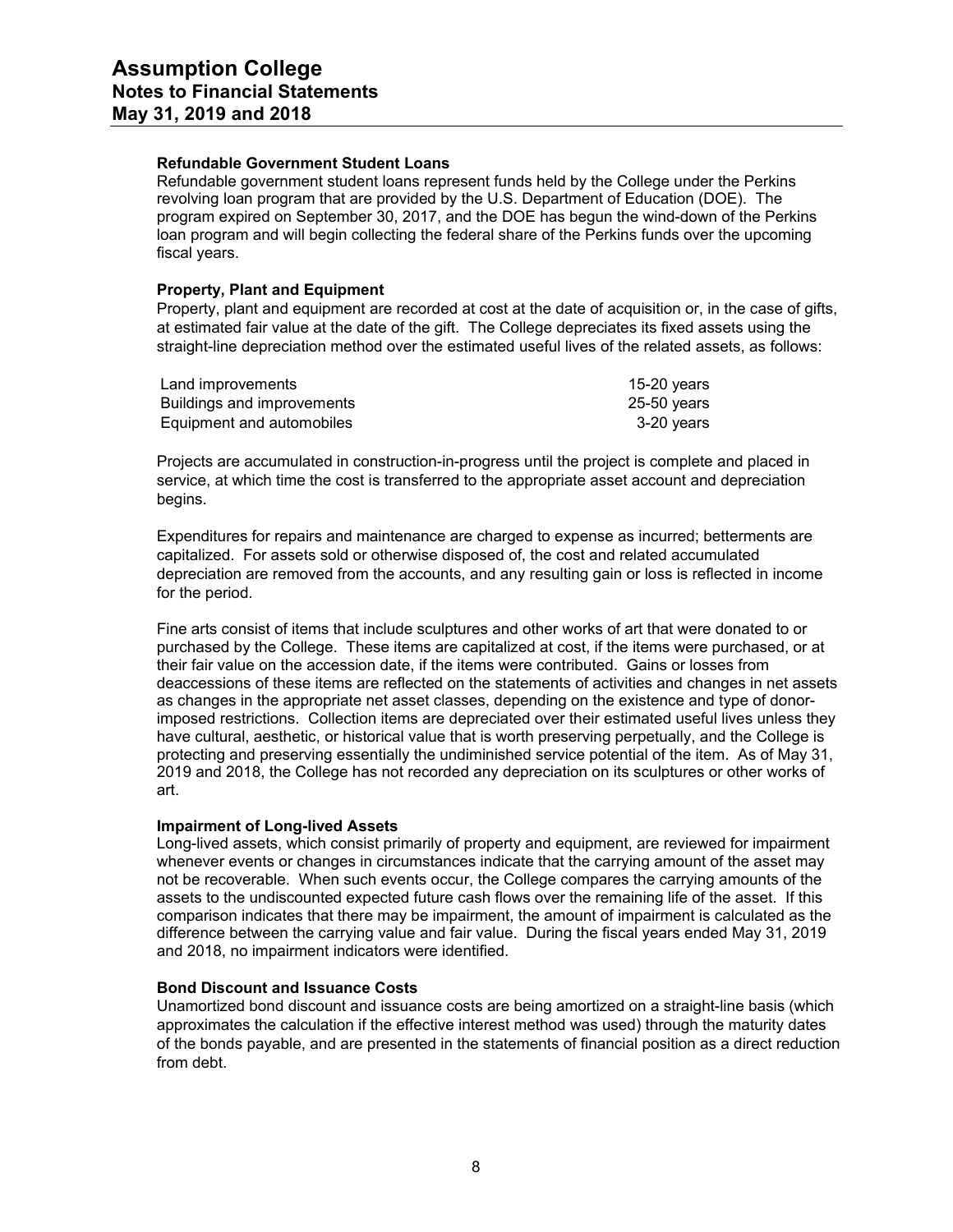## **Annuity Obligations**

The College is a beneficiary of certain charitable remainder trusts and gift annuities for which the principal reverts to the College upon the death of the donors or other beneficiaries. The gifts are recorded at estimated fair value at the date of the receipt of such gifts and a liability is recognized equal to the estimated present value of the annuity payments. The liability is adjusted during the term of the obligation for actuarial value, accretion of discount rate, and other changes affecting the estimate of future obligations. For agreements and trust assets where the College is the trustee, the assets held in trust, generally investments, are recorded at fair value and are included in longterm investments in the accompanying statements of financial position.

## **Beneficial Interest in Trust**

The College is the remainder beneficiary of an irrevocable trust for which a bank serves as trustee. The College will receive the fair market value of the trust assets upon the death of other certain beneficiaries, at which time the funds will be used to establish an endowed scholarship in accordance with the donor's wishes. Due to the permanent nature of the trust, the College recognizes its interest in the fair value of the trust as an asset on the statements of financial position and as a net asset with donor restrictions. Changes in the fair value of the trust assets are recorded in the net assets with donor restrictions category on the statements of activities.

## **Asset Retirement Obligations**

An asset retirement obligation (ARO) is a legal obligation associated with the retirement of longlived assets. These liabilities are initially recorded at fair value and the related asset retirement costs are capitalized by increasing the carrying amount of the related assets by the same amount. Asset retirement costs are subsequently depreciated over the useful lives of the related assets. Subsequent to initial recognition, the College records period-to-period changes in the ARO liability resulting from the passage of time and revisions to either the timing or the amount of the original estimate of undiscounted cash flows.

#### **Use of Estimates**

The preparation of financial statements in conformity with GAAP requires management to make estimates and assumptions that affect the reported amounts of assets and liabilities and disclosure of contingent assets and liabilities at the date of the financial statements and the reported amounts of revenues and expenses during the reporting period. Actual results could differ from those estimates.

Estimates are primarily used in determining the valuation of investments, discounts and allowances for student tuition receivables, student loans receivable and contributions receivable, the value of interest rate swap agreement, the estimated liabilities for annuity obligations, and the allocation of expenses.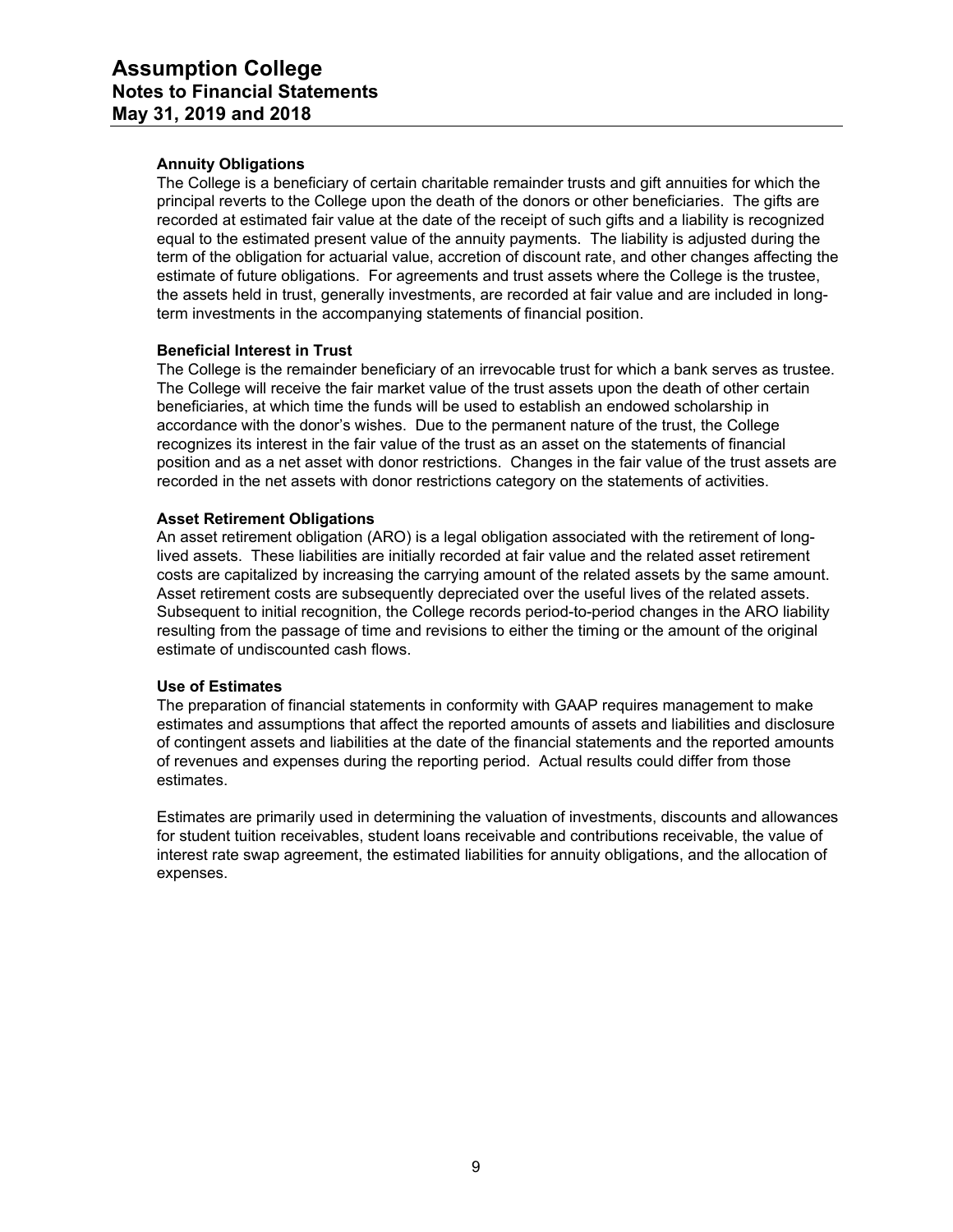## **Income Taxes**

The Internal Revenue Service has determined that the College qualifies as a tax-exempt, nonprofit organization under Section 501(c) (3) of the Internal Revenue Code. Accordingly, there is no provision for federal or state income taxes.

The College recognizes a tax benefit from an uncertain tax position only if it is more likely than not that the tax position will be sustained on examination by taxing authorities. Management evaluated the College's tax positions and concluded that the College has no material uncertainties in income taxes.

The College is no longer subject to income tax examinations by the U.S. federal, state, or local tax authorities for fiscal years before 2016.

The College will account for interest and penalties related to uncertain tax positions, if any, as part of tax expense.

## **Advertising**

The College expenses advertising costs as incurred.

## **Liquidity**

In order to provide information about liquidity, assets are sequenced according to the timing of their conversion to cash and liabilities according to the nearness of their estimated maturity.

#### **Recently Issued Accounting Pronouncements**

In May 2014, the Financial Accounting Standards Board (FASB) issued Accounting Standards Update (ASU) 2014-09, *Revenue from Contracts with Customers (Topic 606)*. This standard outlines a single comprehensive model for companies to use in accounting for revenues arising from contracts with customers and supersedes most current revenue recognition guidance, including industry-specific guidance. The core principle of the revenue model is that revenues are recognized when a customer obtains control of a good or service. A customer obtains control when it has the ability to direct the use and obtain the benefits from the good or service. Transfer of control is not the same as transfer of risks and rewards as it is considered in current guidance. The College will also need to apply new guidance to determine whether revenues should be recognized over time or at a point in time. The FASB issued ASU 2015-14 to defer the effective date of ASU 2014-09 for all entities by one year. This standard will be effective for annual reporting periods beginning after December 15, 2018, using either of two methods: (a) retrospective to each prior reporting period presented with the option to elect certain practical expedients as defined within ASU 2014-09 or (b) retrospective with the cumulative effect of initially applying ASU 2014-09 recognized at the date of initial application and providing certain additional disclosures as defined in ASU 2014-09. The College has not yet selected a transition method.

The FASB also issued ASU 2016-10 and 2016-12, which make various changes to technical guidance included in ASU 2014-09. The College is currently evaluating the impact of the impending adoption of ASU 2014-09 on the financial statements.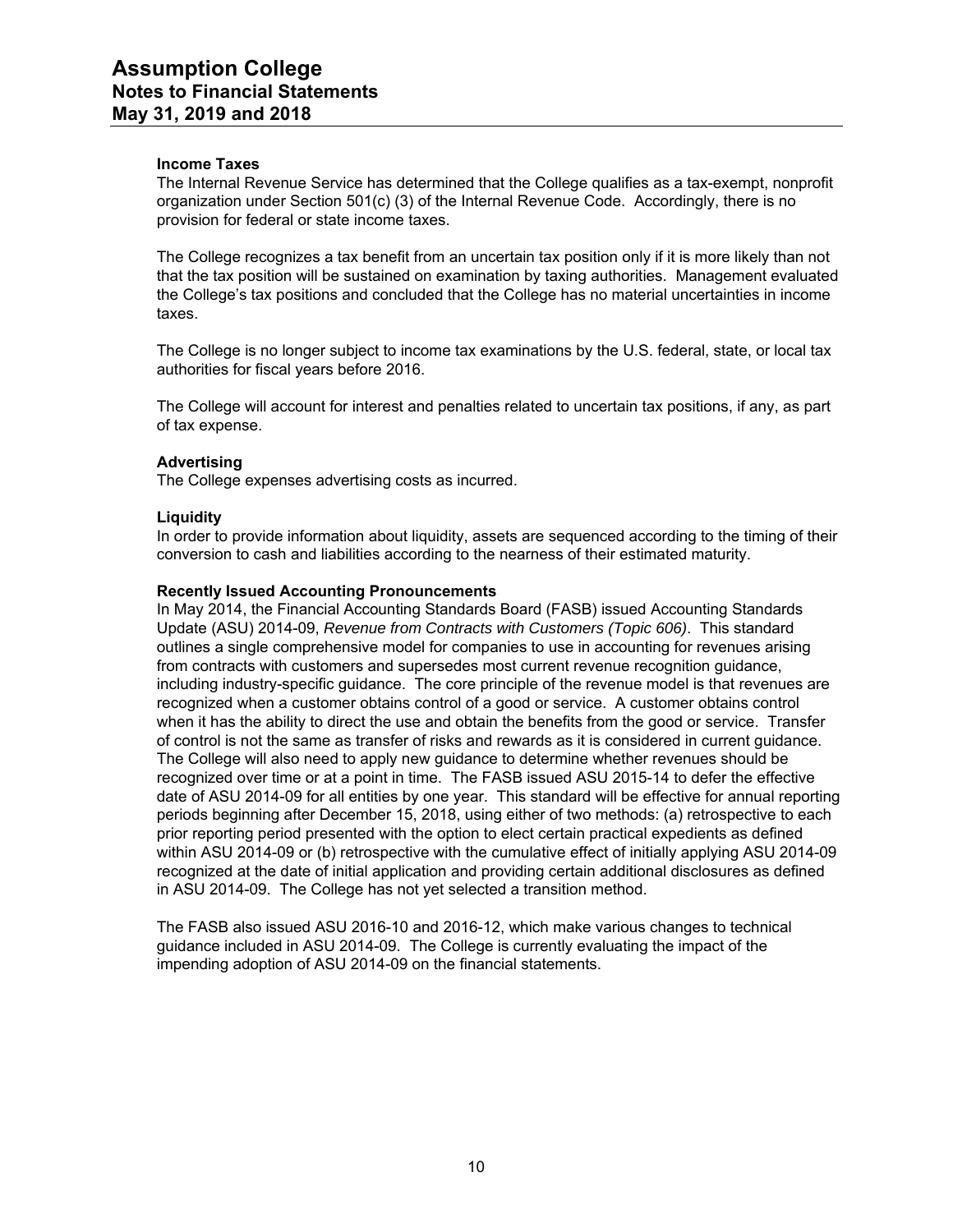In February 2016, the FASB issued ASU 2016-02, *Leases (Topic 842)*. The guidance in this ASU supersedes the leasing guidance in Topic 840, *Leases*. Under the new guidance, lessees are required to recognize lease assets and lease liabilities on the balance sheet for all leases with terms longer than 12 months. Leases will be classified as either finance or operating, with classification affecting the pattern of expense recognition in the income statement. The new standard is effective for fiscal years beginning after December 15, 2019, including interim periods within those fiscal years. A modified retrospective transition approach is required for lessees for capital and operating leases existing at, or entered into after, the beginning of the earliest comparative period presented in the financial statements, with certain practical expedients available. The College is currently evaluating the impact of the pending adoption of the new standard on the financial statements.

In August 2016, the FASB issued ASU 2016-15, *Statement of Cash Flows (Topic 230): Classification of Certain Cash Receipts and Cash Payments*, which will make eight targeted changes to how cash receipts and cash payments are presented and classified in the statement of cash flows. The ASU will be effective for fiscal years beginning after December 15, 2018. Early adoption is permitted. Entities must apply the ASU retrospectively to all periods presented, but may apply it prospectively if retrospective application would be impracticable. The College is currently evaluating the impact of this ASU on the financial statements.

In November 2016, the FASB issued ASU 2016-18, *Statement of Cash Flows (Topic 230): Restricted Cash*, which provides guidance on the presentation of restricted cash or restricted cash equivalents in the statement of cash flows. The ASU will be effective for fiscal years beginning after December 15, 2018. The changes in this ASU must be applied using a retrospective transition method with early adoption permitted. The College is currently evaluating the impact of this ASU on the financial statements.

In June 2018, the FASB issued ASU 2018-08, *Not-for-Profit Entities (Topic 958): Clarifying the Scope and the Accounting Guidance for Contributions Received and Contributions Made*, which clarifies and improves the scope and accounting guidance around contributions of cash and other assets received and made by not-for-profit organizations and business enterprises. The ASU clarifies and improves current guidance about whether a transfer of asset, or the reduction, settlement, or cancellation of liabilities, is a contribution or exchange transaction. It provides criteria for determining whether a resource provider is receiving commensurate value in return for the resources transferred which, depending on the outcome, determines whether the organization follows contribution guidance or exchange transaction guidance in the revenue recognition and other applicable standards. It also provides a more robust framework for determining whether a contribution is conditional or unconditional, and for distinguishing a donor-imposed condition for a donor-imposed restriction. The new ASU does not apply to transfers of assets from governments to businesses. The amendments in ASU 2018-08 should be applied on a modified perspective basis with early adoption and retrospective application permitted. The ASU will be effective for fiscal years beginning after December 15, 2018. The College is currently evaluating the impact of this ASU on the financial statements.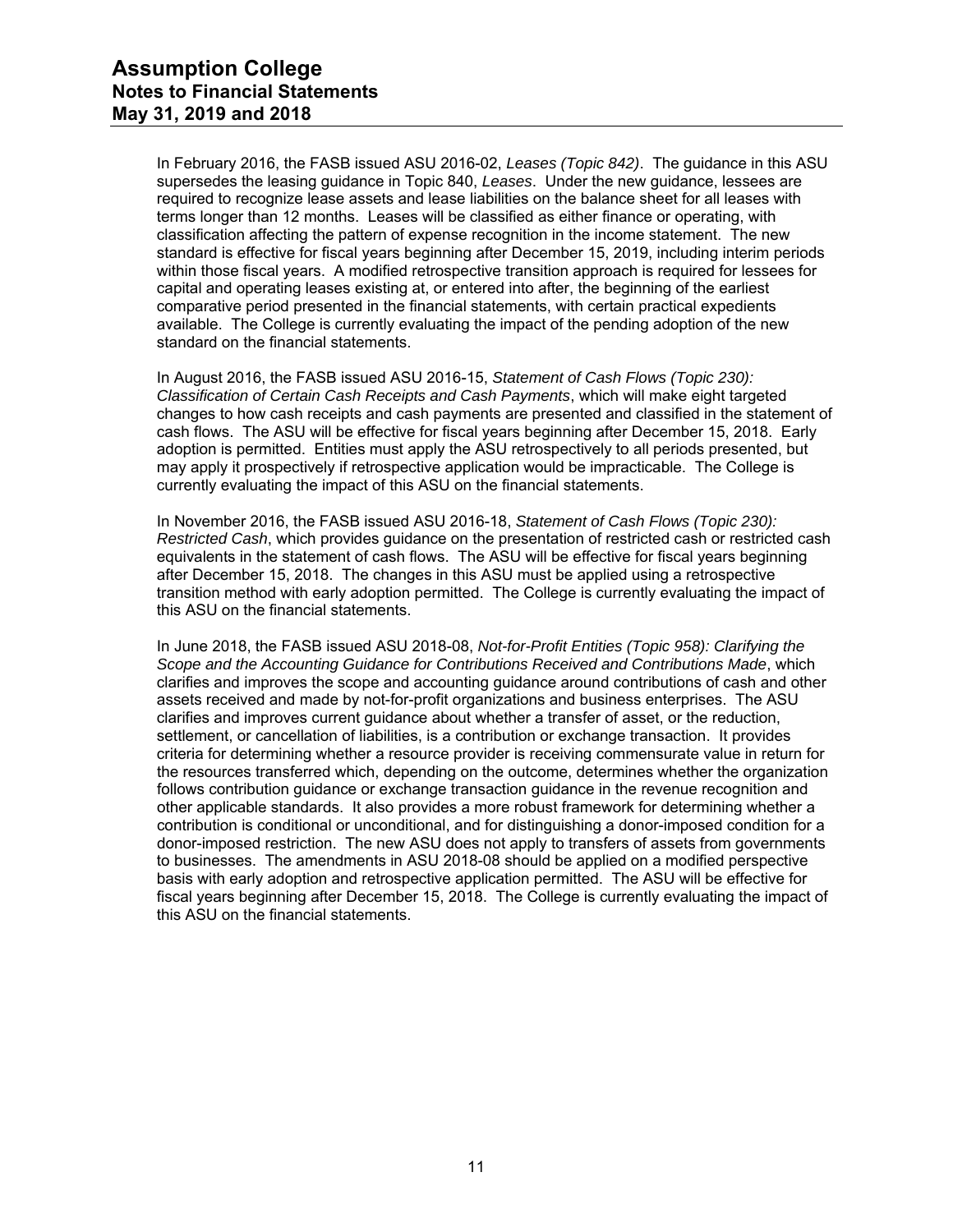In August 2018, the FASB issued ASU 2018-13, *Fair Value Measurement (Topic 820): Disclosure Framework – Changes to the Disclosure Requirements for Fair Value Measurement*. This ASU modifies the disclosure requirements for fair value measurement in addition to the removal of disclosures related to transfers between level 1 and level 2 of the fair value hierarchy, the policy for timing of transfers between levels, the valuation process of level 3 fair value measurements, and a roll forward of level 3 investments. Furthermore, entities are no longer required to estimate and disclose the timing of liquidity events for investments measured at fair value. Instead, the requirement to disclose such events applies only when they have been communicated to the reporting entities by the investees or announced publicly. The ASU is effective for all entities for fiscal years, and interim periods within those fiscal years, beginning after December 15, 2019. Early adoption is permitted. The College is currently evaluating the impact of this ASU on the financial statements.

In March 2019, the FASB issued ASU 2019-03, *Not-for-Profit Entities (Topic 958): Updating the Definition of Collections*, which modifies the definition of the term collections and requires that a collection-holding entity disclose its policy for the use of proceeds from when collection items are deaccessioned. The ASU is effective for all entities for fiscal years beginning after December 15, 2019, and for interim periods within fiscal years beginning after December 15, 2020. Early adoption is permitted. The College is currently evaluating the impact of this ASU on the financial statements.

## **Recently Adopted Accounting Pronouncement**

During the year ended May 31, 2019, the College adopted the provisions of ASU 2016-14, *Not-for-Profit Entities (Topic 958): Presentation of Financial Statements of Not-for-Profit Entities*. This ASU amended the requirements for financial statements and required the College to make reporting changes that affected the following:

- Net asset classifications and related disclosures
- Underwater donor-restricted endowments and related disclosures
- Additional disclosures useful in assessing liquidity within one year of the statement of financial position date
- New reporting requirements relating to expenses, including disclosure of expenses by natural and functional classification
- Reporting of net investment return

The College made changes to terminology and classification as described above, as well as additional or modified disclosures, particular to notes 12, 13, 14, and 15. Amounts previously reported for the year ended May 31, 2018 have been reclassified on a retrospective basis to achieve consistent presentation. Amounts previously reported as temporarily or permanently restricted net assets have been reclassified to be reported as with donor restrictions.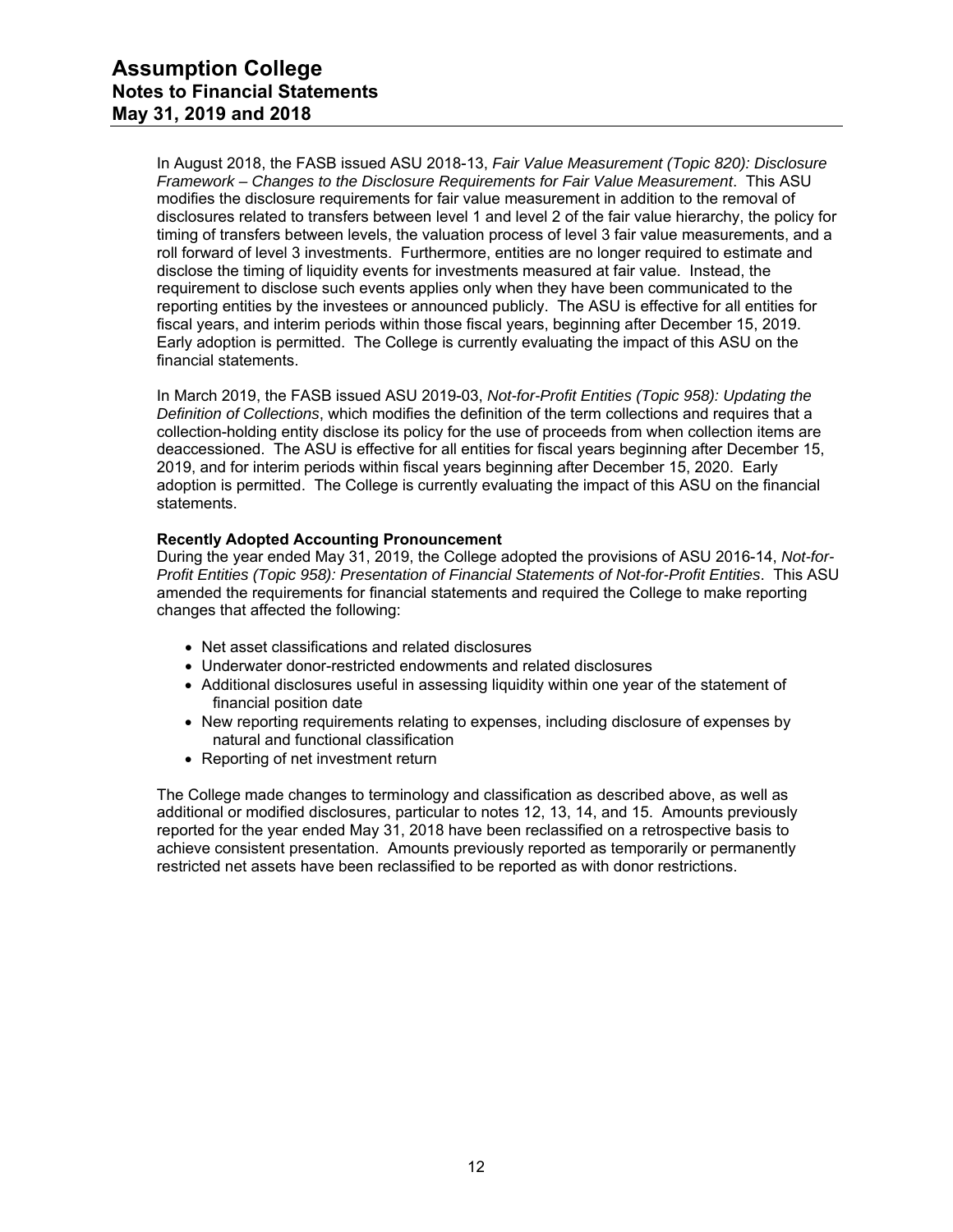## **2. Contributions Receivable**

Contributions receivable consist of the following at May 31:

|                                | 2019            | 2018          |
|--------------------------------|-----------------|---------------|
| Amounts due in:                |                 |               |
| Less than one year             | \$<br>1,105,061 | \$<br>870,043 |
| One to five years              | 1,633,564       | 1,787,009     |
| More than five years           | 3,058,876       | 3,885,305     |
| Total contributions receivable | 5,797,501       | 6,542,357     |
| Less:                          |                 |               |
| Discount to present value      | (647,258)       | (734, 629)    |
| Reserve for doubtful accounts  | (275,000)       | (275,000)     |
| Contributions receivable, net  | 4,875,243       | 5,532,728     |

As of May 31, 2019 and 2018, approximately 62% and 58%, respectively, of total contributions receivable were from two donors.

The discount rates used to calculate the discounted value of contributions receivable as of May 31, 2019 ranged from 1.93% to 2.83%, and the rates as of May 31, 2018 ranged from 2.68% to 2.83%.

#### **3. Long-term Investments**

The College's long-term investments as of May 31 are as follows:

|                             | 2019             | 2018              |
|-----------------------------|------------------|-------------------|
| Mutual funds:               |                  |                   |
| Domestic                    | 47.946.701<br>\$ | 55,153,985<br>\$. |
| International               | 28,312,811       | 23,948,934        |
| <b>Balanced</b>             | 5,186,422        | 5,158,073         |
| Fixed income                | 9.546.696        | 4,950,578         |
| Equities:                   |                  |                   |
| Domestic                    | 72.044           | 61,575            |
| International               | 1,896,982        |                   |
| Inflation hedge fund        | 3,940,642        | 4,424,379         |
| Limited partnerships        | 13,089,995       | 18,443,790        |
| Total long-term investments | \$109,992,293    | \$112,141,314     |

The College made budgeted appropriations under its spending policy of \$2,558,689 and \$2,312,612 for the years ended May 31, 2019 and 2018, respectively. In addition, the Board voted to appropriate an additional \$2,074,049 and \$1,566,123 from board-designated endowment to fund operations during the years ended May 31, 2019 and 2018, respectively. Therefore, a total of \$4,632,738 and \$3,878,735 was appropriated for the years ended May 31, 2019 and 2018, respectively. Such amounts are included in investment income utilized within the College's operating revenues.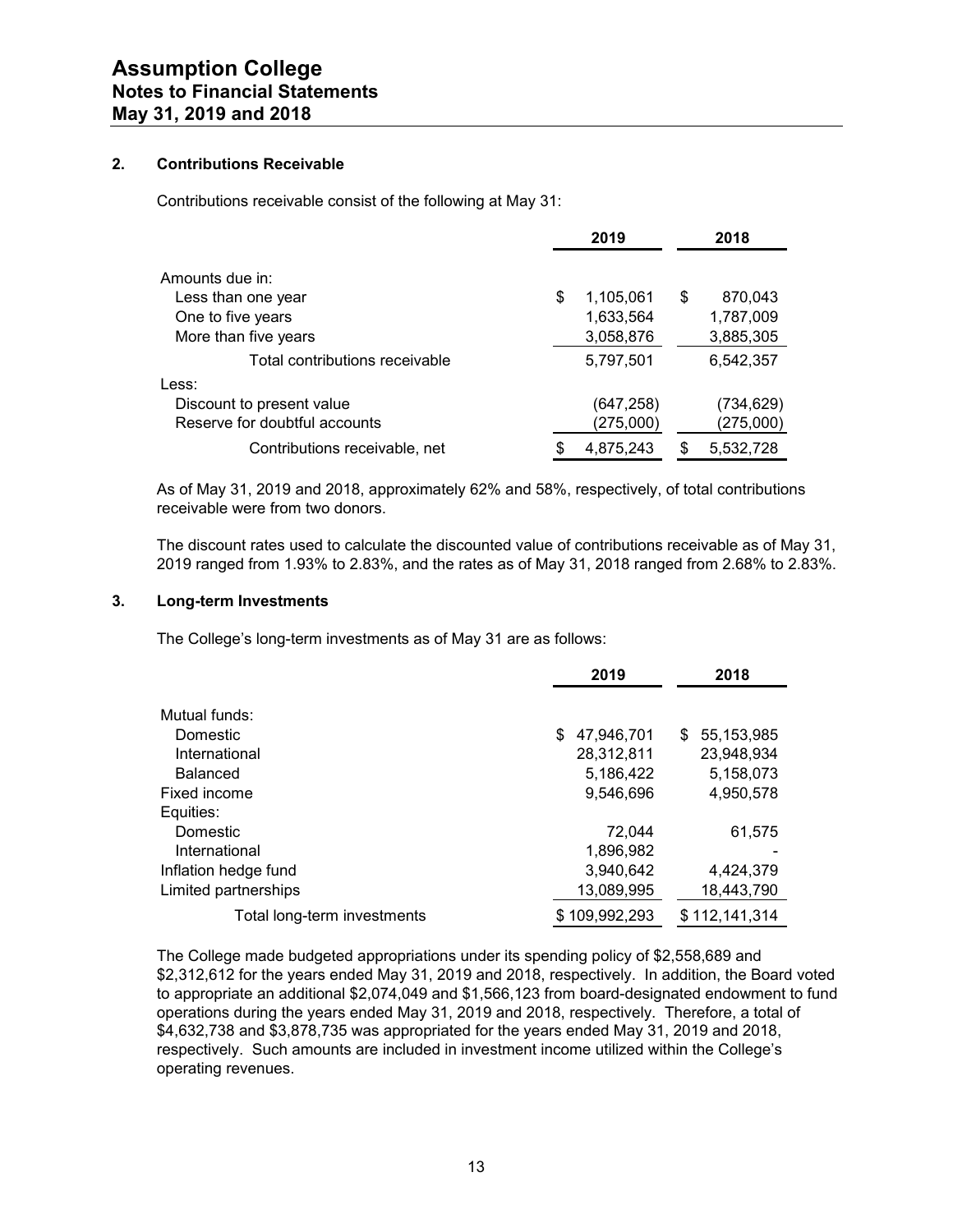## **4. Property, Plant and Equipment**

Property, plant and equipment as of May 31 are as follows:

|                                                | 2019            | 2018            |
|------------------------------------------------|-----------------|-----------------|
| Land                                           | \$<br>2,250,548 | \$<br>2,250,548 |
| Land improvements                              | 9.659.801       | 9,777,816       |
| <b>Buildings and improvements</b>              | 131,935,460     | 130,550,538     |
| Fine arts                                      | 1,108,996       | 1,108,996       |
| Equipment                                      | 18,102,457      | 17,884,468      |
| Property, plant and equipment, gross           | 163,057,262     | 161,572,366     |
| Less: Accumulated depreciation                 | (70,698,896)    | (67,279,446)    |
|                                                | 92,358,366      | 94,292,920      |
| Construction-in-progress:                      |                 |                 |
| Health Sciences building and parking structure | 990,514         |                 |
| Other projects                                 | 44,604          | 399,467         |
| Property, plant and equipment, net             | 93.393.484      | 94.692.387<br>S |

Depreciation expense for the years ended May 31, 2019 and 2018 amounted to \$4,295,760 and \$4,372,016, respectively.

The College is in the process of constructing a new Health Sciences building and parking structure that are expected to be completed in the fall of 2020 at a cost of \$22.75 million. This project will be funded through a combination of fundraising and investments.

## **5. Leases**

The College has a lease for a campus in Rome which expires on May 31, 2033 and is accounted for as an operating lease. The future minimum rental commitments under this agreement are approximately as follows:

| Year Ended May 31, |               |
|--------------------|---------------|
| 2020               | \$<br>47,717  |
| 2021               | 48,194        |
| 2022               | 48,676        |
| 2023               | 49,162        |
| 2024               | 49,654        |
| Thereafter         | 469,837       |
|                    | \$<br>713,240 |

Rent expense related to this lease was approximately \$49,000 and \$53,000 for the years ended May 31, 2019 and 2018, respectively.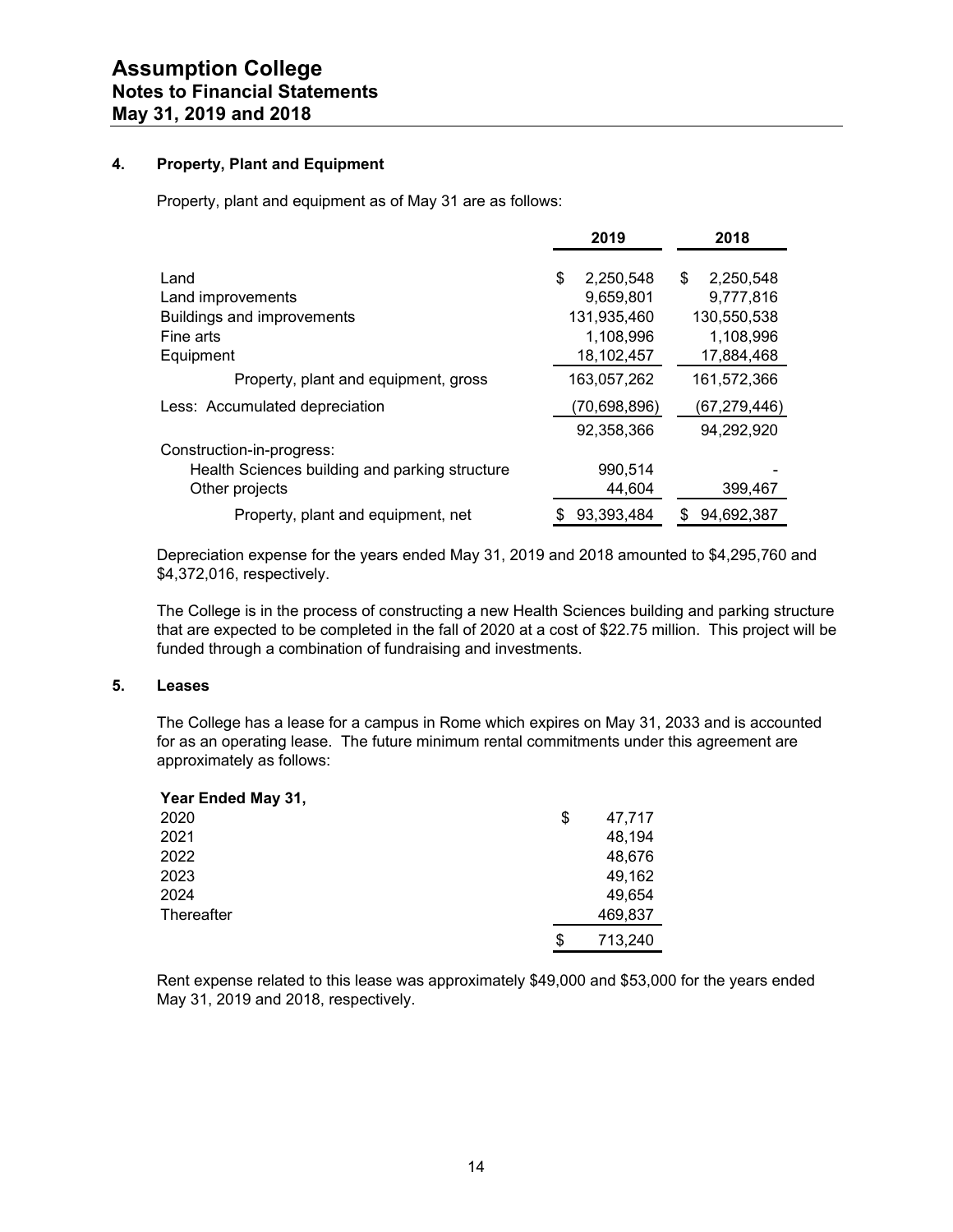## **6. Long-Term Debt**

#### **Series 2012 Bonds**

In May 2012, the College borrowed \$28,610,000 of Massachusetts Development Finance Agency (MDFA) Revenue Bonds, Assumption College Issue, Series 2012 (the "Series 2012 Bonds") purchased by TD Bank. Proceeds were used to refinance the balance of Series 2002 Bond debt outstanding. These bonds bear interest at a variable rate and mature on May 1, 2022. The variable rate at May 31, 2019 and 2018 was 2.7% and 2.3%, respectively. Debt covenants include the maintenance of a debt service coverage ratio and a liquidity ratio. In September 2016, \$16,861,150 of the Series 2016 Bonds were used to partially redeem the Series 2012 Bonds. The total amount outstanding as of May 31, 2019 and 2018 was \$3,828,308 and \$5,068,308, respectively.

#### **Series 2013 Bonds**

In June 2013, the College borrowed \$9,720,000 of MDFA Revenue Bonds, Assumption College Issue, Series 2013 (the "Series 2013 Bonds"). Proceeds were used to refinance the balance of Series 2000A Bond debt outstanding. These bonds bear interest at various fixed rates ranging from 2.0% to 4.0% per year and mature on March 1, 2030. The total amount outstanding as of May 31, 2019 and 2018 was \$6,755,000 and \$7,270,000, respectively.

#### **Series 2016 Bonds**

In September 2016, the College borrowed an aggregate of \$32,000,000 of MDFA Revenue Bonds, Assumption College Issue, Series 2016 (the "Series 2016 Bonds") in two series, consisting of \$15,000,000 Series 2016A Bonds and \$17,000,000 Series 2016B Bonds. The proceeds from the Series 2016A Bonds were used to fund the construction of a new academic building, while the proceeds from the Series 2016B Bonds were used to redeem a portion of the Series 2012 Bonds and to pay the bond issuance costs. The Series 2016A Bonds bear interest at a fixed rate of 1.69% and mature on March 1, 2046. The Series 2016B Bonds bear interest at a fixed rate of 1.60% and mature on March 1, 2032. Debt covenants include the maintenance of a debt service coverage ratio and a liquidity ratio. The total amount of Series 2016A Bonds outstanding as of May 31, 2019 and 2018 was \$14,475,000 and \$14,675,000, respectively. The total amount of Series 2016B Bonds outstanding as of May 31, 2019 and 2018 was \$17,000,000.

Aggregate principal payments due in each of the next five years ending May 31 and thereafter on the Series 2012, Series 2013, and Series 2016 Bonds are as follows:

| 2020                            | \$<br>2.040.000 |
|---------------------------------|-----------------|
| 2021                            | 2,125,000       |
| 2022                            | 2,048,308       |
| 2023                            | 2,305,000       |
| 2024                            | 2,385,000       |
| Thereafter                      | 31,155,000      |
|                                 | 42,058,308      |
| Less:                           |                 |
| Unamortized bond issuance costs | (257, 311)      |
| Unamortized bond discount       | (54, 540)       |
| Total bonds payable             | 41,746,457      |
| Capital lease obligations       | 58,635          |
| Long-term debt                  | 41,805,092      |
|                                 |                 |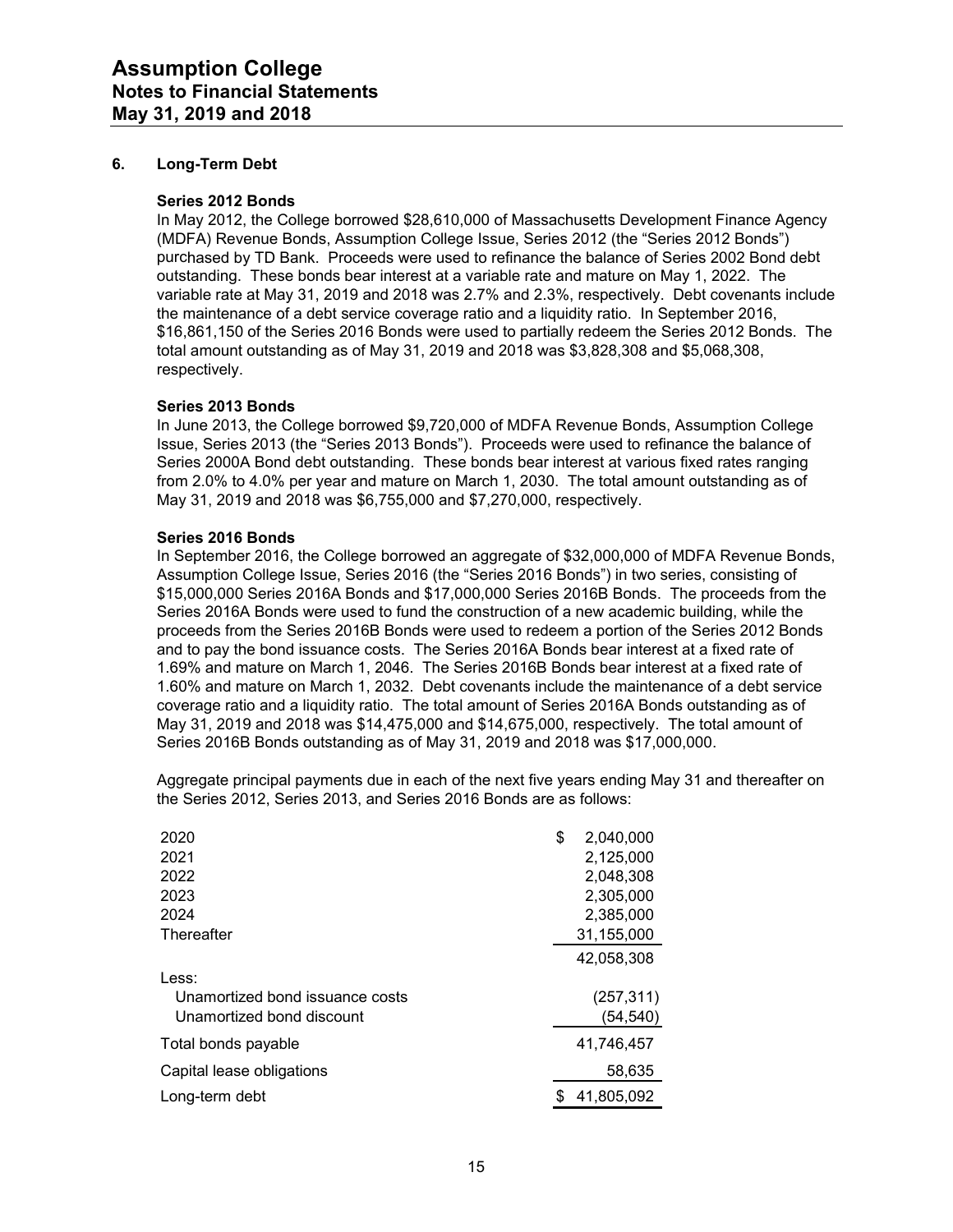Principal payments are made annually and on various dates throughout the year, in accordance with the respective bond agreements which include provisions for prepayments. The bonds are secured by the College's general obligation pledge.

Total interest expense incurred on indebtedness was \$1,047,568 and \$1,061,714 in 2019 and 2018, respectively. In addition, interest payments totaling \$64,135 related to financing a new academic building were capitalized during 2018 and are included in buildings and improvements at May 31, 2019 and 2018.

## **Interest Rate Swap Agreement**

The College maintains an interest-rate risk-management strategy that uses interest rate swap derivative instruments to minimize significant, unanticipated earnings fluctuations caused by interest-rate volatility. The College's specific goal is to lower (where possible) the cost of its borrowed funds.

In April 2002, the College entered into a variable to fixed interest rate swap agreement to manage the interest cost and risk associated with the Series 2002 Bonds. Under this swap agreement, the College pays a fixed rate of 4.1% and receives various London Interbank Offered Rates (LIBOR) and municipal rates on the notional principal amount. The College's swap agreement at May 31, 2019 and 2018 is as follows:

|           | Original<br><b>Notional</b><br><b>Amount</b> | <b>Notional</b><br><b>Amount at</b><br>May 31, 2019 | <b>Fair Value</b><br>at<br>May 31, 2019 | <b>Fair Value</b><br>at<br>May 31, 2018 | <b>Expiration</b><br><b>Date</b> |
|-----------|----------------------------------------------|-----------------------------------------------------|-----------------------------------------|-----------------------------------------|----------------------------------|
| 2002 Swap | \$ 11,745,000                                | \$6,760,000                                         | \$<br>(505, 822)                        | (573, 239)<br>\$                        | February 28, 2022                |

The swap agreement is recorded at its fair value in the statements of financial position with the resulting change in fair value recognized as a nonoperating, noncash expense in the statements of activities and changes in net assets of \$67,417 and \$367,108 for the years ended May 31, 2019 and 2018, respectively. These fair values were determined by counter-party financial institutions and were calculated by discounting the present value of the difference between the contractual swap rate and current market swap rate on May 31, utilizing the notional amount and the remaining terms of the swap agreement.

The College has the option to terminate the swap agreement with a 30-day written notice. The estimated costs to terminate would approximate the fair value at the date of termination. At the present time, the College has no plans to exercise this option since it would be contrary to its plans to manage interest costs and risks. The counterparty does not have the option to terminate the swap.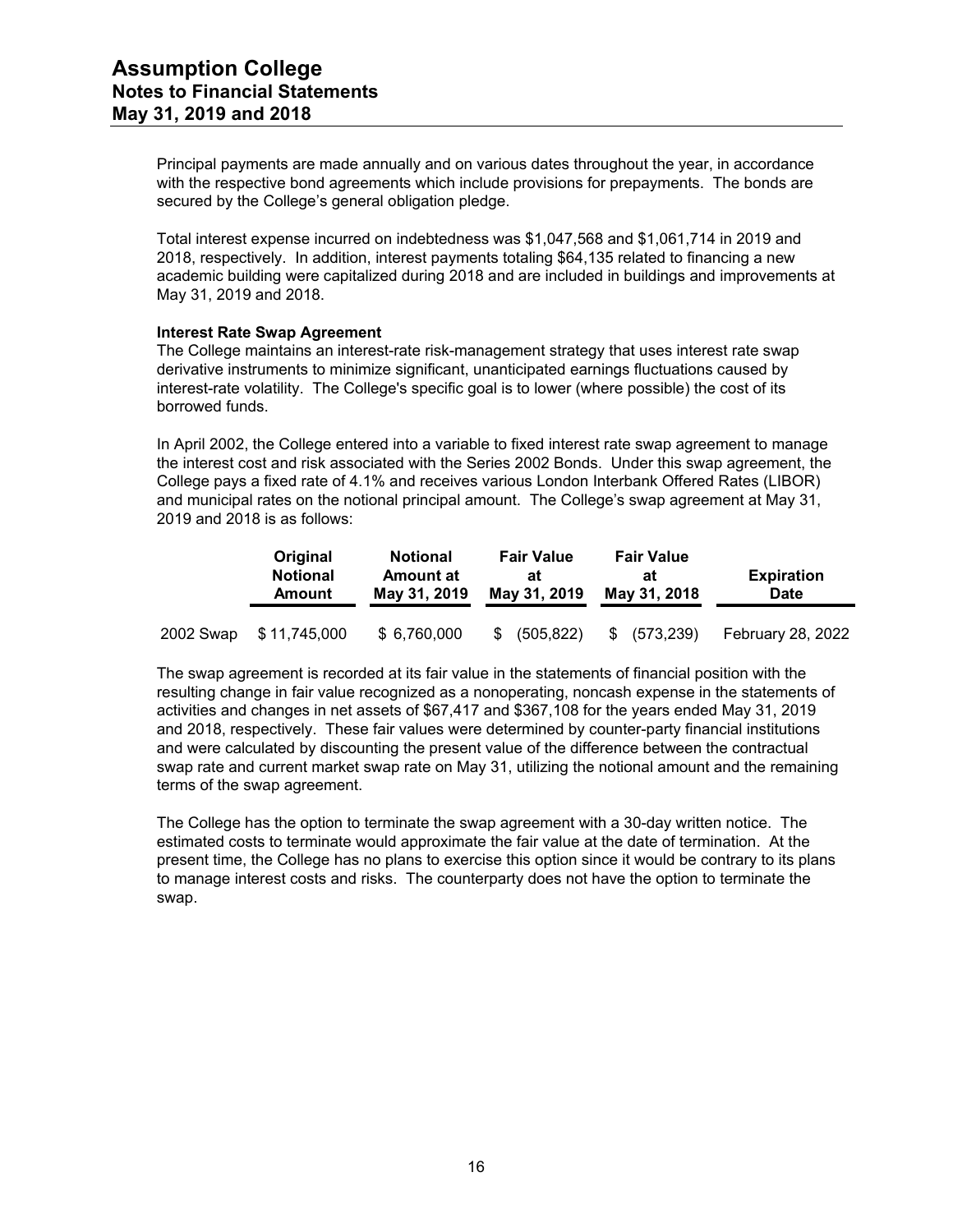## **7. Planned Giving**

Planned giving net assets consisted of the following as of May 31:

|                                     | 2019          |    | 2018      |
|-------------------------------------|---------------|----|-----------|
| Planned giving assets:              |               |    |           |
| Charitable remainder unitrust       | \$<br>772,108 | S  | 817,347   |
| Charitable remainder annuity trusts | 553,251       |    | 552,707   |
| Charitable gift annuities           | 225,328       |    | 284,857   |
| Total planned giving assets         | 1,550,687     |    | 1,654,911 |
| Planned giving liabilities:         |               |    |           |
| Amounts due to beneficiaries        | (604,794)     |    | (673,041  |
| Total planned giving assets, net    | 945,893       | \$ | 981,870   |
|                                     |               |    |           |

Planned giving assets are included in long-term investments and planned giving liabilities are presented as annuity obligations in the accompanying statements of financial position. Amounts due to beneficiaries are discounted at rates ranging from 0.83% to 5.8% at May 31, 2019, and at rates ranging from 0.83% to 6.2% at May 31, 2018.

## **8. Student Tuition and Loans Receivable**

Student tuition receivables consisted of the following as of May 31:

|                                  | 2019      |      | 2018       |
|----------------------------------|-----------|------|------------|
| Student tuition receivables      | 1.200.187 | - SS | 1.154.530  |
| Allowance for doubtful accounts  | (202.495) |      | (200, 798) |
| Student tuition receivables, net | 997.692   |      | 953.732    |

The College makes uncollateralized loans to students based on financial need. Student loans are funded primarily through federal government loan programs.

At May 31, student loans consisted of the following:

|                                                                                         |   | 2019                                |    | 2018                                 |
|-----------------------------------------------------------------------------------------|---|-------------------------------------|----|--------------------------------------|
| Federal government program<br>Institutional loans<br>Other loans                        | S | 2,203,720<br>82,736<br>44.341       | \$ | 2,672,386<br>194,628<br>56,929       |
| Total student loans<br>Allowance for doubtful accounts<br>Student loans receivable, net |   | 2,330,797<br>(603,548)<br>1,727,249 | S  | 2,923,943<br>(692, 190)<br>2,231,753 |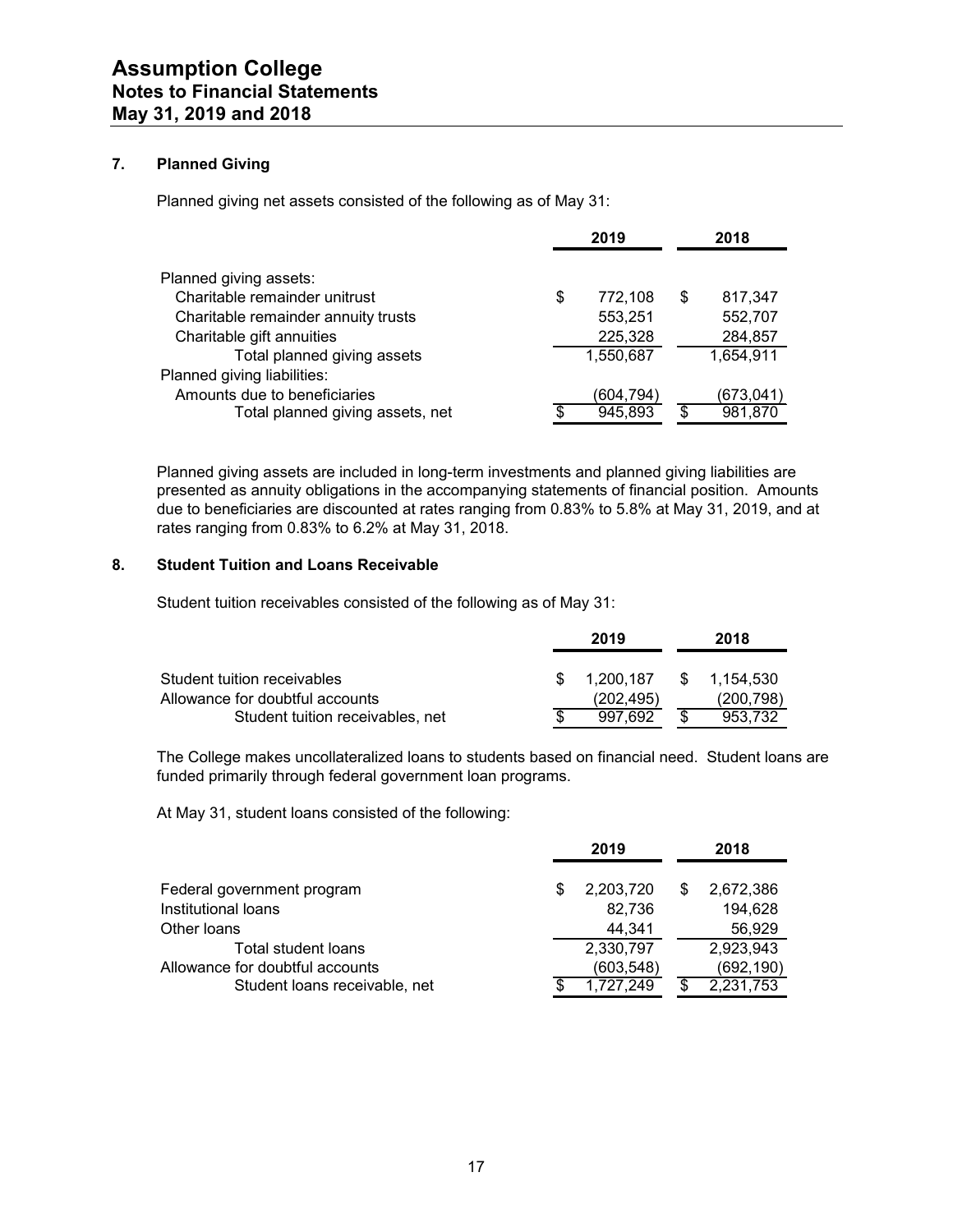The College participates in the Perkins federal revolving loan program. The program expired on September 30, 2017 and the College did not disburse Perkins loans to any new student on or after October 1, 2017, except for subsequent disbursements of loans first disbursed between June 30, 2017 and September 30, 2017. The federal government has begun the wind-down of the Perkins loan program and will begin collecting the federal share of the Perkins funds over the upcoming fiscal years. The College, accordingly, has a liability to the federal government at May 31, 2019 and 2018 in the amount of \$2,752,754 and \$2,721,923, respectively.

At May 31, the following amounts were past due under student loan programs:

|                      |    | 2019    | 2018          |
|----------------------|----|---------|---------------|
| 1-60 Days past due   | \$ | 69.449  | \$<br>62,974  |
| 61-90 Days past due  |    | 62.425  | 6,000         |
| 91-120 Days past due |    | 35.119  | 28.421        |
| 121+ Days past due   |    | 203,599 | 328,823       |
| Total past due       | S  | 370,592 | \$<br>426,218 |

Performing loans are those which are less than or equal to 120 days past due. Nonperforming loans are those which are greater than 120 days past due. Allowances for doubtful accounts are established based on prior collection experience and current economic factors which, in management's judgment, could influence the ability of loan recipients to repay the amounts per the loan terms. These allowances are based on historical loan defaults and write-offs. Loan balances are written off only when they are deemed to be permanently uncollectible, which generally results in their being assigned to the Federal government.

## **9. Retirement Plans and Voluntary Early Retirement Program**

Most of the College's full-time faculty and administrative staff are eligible to participate in defined contribution plans the College offers. The College contributes to these plans for the benefit of all participating employees. Contributions to the retirement plans amounted to \$1,865,193 and \$2,016,400 in 2019 and 2018, respectively.

The College incurred nonoperating expenses of \$0 and \$246,665 related to voluntary early retirement programs for the years ended May 31, 2019 and 2018, respectively.

## **10. Related Party Transactions**

The Augustinians of the Assumption (the "Order") is the founding order of the College. In 1972, with the support of the Order, the College's Board elected its first lay president. Since that time, all of the College's presidents have been lay presidents; however, the Assumptionist presence remains an important, if not essential, part of the College's educational endeavors. To encourage the continued presence of the Assumptionists on campus as professors, administrators and clergy, the College provides financial support to the Order. During the years ended May 31, 2019 and 2018, payments totaling \$603,204 and \$597,555, respectively, were made to the Order. In 2013, the College opened an additional campus in Rome, Italy. The campus is located on land owned by the Order. Lease-related payments for the Rome campus during the years ended May 31, 2019 and 2018 totaling \$49,000 and \$53,000, respectively, were made to the Order.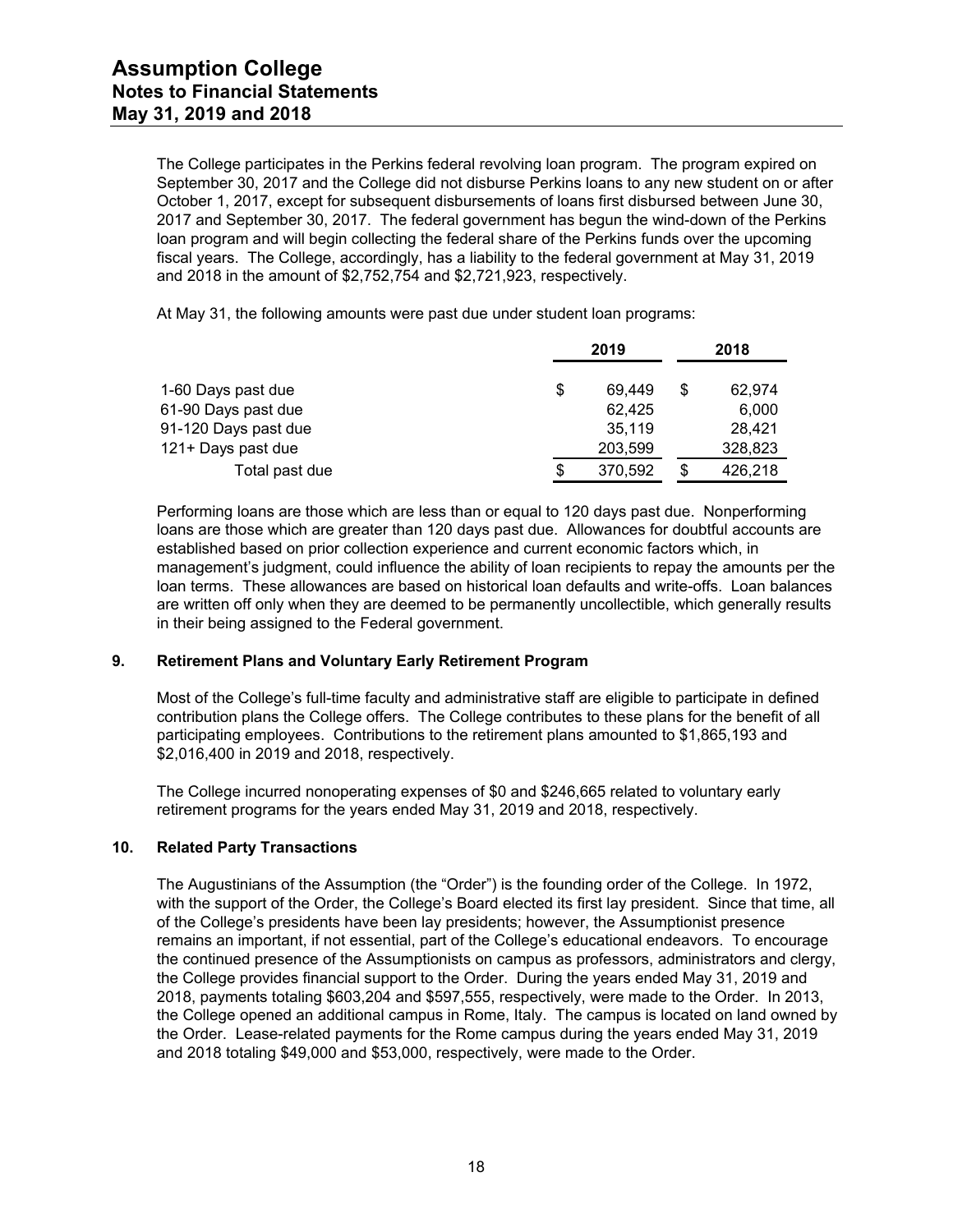The College's general legal services provider employs an individual who is also a member of the College's Board. During the years ended May 31, 2019 and 2018, the College paid \$229,221 and \$225,465, respectively, to this provider for legal services. The College's health insurance provider employs an individual who is also a member of the College's Board. During the years ended May 31, 2019 and 2018, the College paid \$3,932,310 and \$4,236,842, respectively, to this provider for health insurance costs. The procurement of these services is performed in accordance with the College's established policies and procedures, and management and the Board report and monitor related party transactions in accordance with a formally adopted Conflict of Interest Policy.

## **11. Fair Value Measurements**

The College records its investments, including alternative investments, at fair value. Fair value is defined as the exchange price that would be received for an asset or paid to transfer a liability (an exit price) in the principal or most advantageous market for the asset or liability in an orderly transaction between market participants on the measurement date.

The College reviews and evaluates values provided by the investment managers and assesses the valuation methods and assumptions used in determining their fair value. Those estimated fair values may differ significantly from the values that would have been used had a ready market for these investments existed and the differences could be material. The College has the ability to liquidate its investments periodically in accordance with the provisions of the respective fund managers.

There is a hierarchy of valuation inputs for assets and liabilities based on the extent to which the inputs are observable in the marketplace.

The following describes the hierarchy of inputs used to measure fair value and the primary valuation methodologies used by the College for financial instruments measured at fair value on a recurring basis.

The three levels of inputs are as follows:

- Level 1 Observable inputs such as quoted prices in active markets.
- Level 2 Inputs other than the quoted prices in active markets, that are observable either directly or indirectly.
- Level 3 Unobservable inputs that are supported by little or no market data, which require the reporting entity to develop its own assumptions. Level 3 also includes beneficial interests in trusts managed by third party trustees.

A financial instrument's categorization within the valuation hierarchy is based upon the lowest level of input that is significant to the fair value measurement.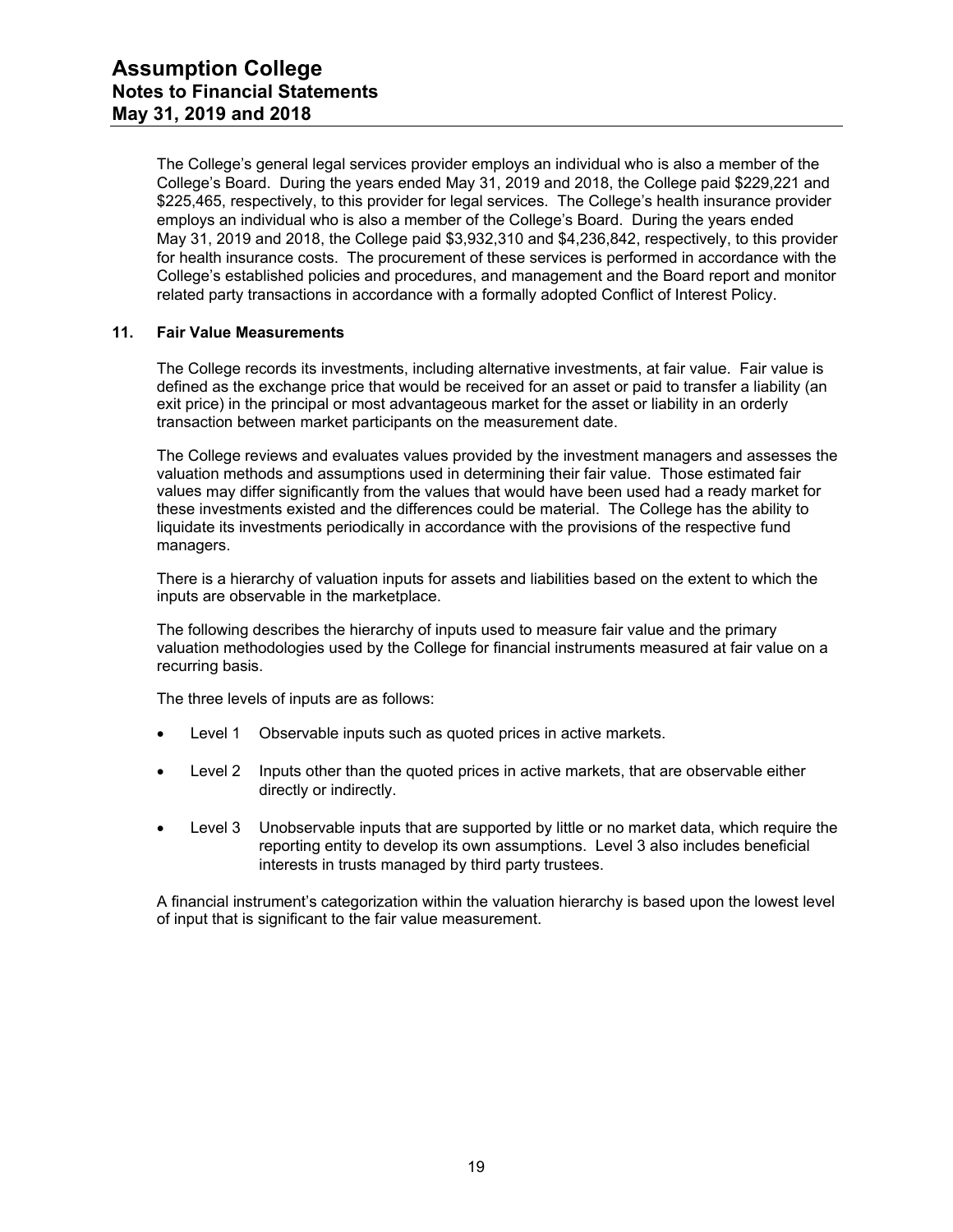|                                 | 2019(a) |            |    |           |    |           |    |                                             |    |               |
|---------------------------------|---------|------------|----|-----------|----|-----------|----|---------------------------------------------|----|---------------|
|                                 |         | Level 1    |    | Level 2   |    | Level 3   |    | <b>Investments</b><br>Measured at<br>NAV(b) |    | <b>Total</b>  |
| <b>Assets at fair value:</b>    |         |            |    |           |    |           |    |                                             |    |               |
| Mutual funds:                   |         |            |    |           |    |           |    |                                             |    |               |
| Domestic                        | \$      | 30,613,327 | \$ |           | \$ |           | \$ | 17,333,374                                  | S. | 47,946,701    |
| International                   |         | 28,312,811 |    |           |    |           |    |                                             |    | 28,312,811    |
| Balanced                        |         | 5,186,422  |    |           |    |           |    |                                             |    | 5,186,422     |
| Fixed income                    |         | 10,242,176 |    |           |    |           |    | 3,823,446                                   |    | 14,065,622    |
| Equities:                       |         |            |    |           |    |           |    |                                             |    |               |
| Domestic                        |         | 74,493     |    |           |    |           |    |                                             |    | 74,493        |
| International                   |         |            |    |           |    |           |    | 1,896,982                                   |    | 1,896,982     |
| Inflation hedge fund            |         |            |    |           |    |           |    | 3,940,642                                   |    | 3,940,642     |
| Limited partnerships            |         |            |    |           |    |           |    | 13,089,995                                  |    | 13,089,995    |
| <b>Total investments</b>        |         | 74,429,229 |    |           |    |           |    | 40,084,439                                  |    | 114,513,668   |
| Beneficial interest in trust    |         |            |    |           |    | 1,399,331 |    |                                             |    | 1,399,331     |
| Total assets at fair value      | S       | 74,429,229 | \$ |           | S  | 1,399,331 | S  | 40,084,439                                  |    | \$115,912,999 |
| Liabilities at fair value:      |         |            |    |           |    |           |    |                                             |    |               |
| Annuity obligations             | \$      |            | \$ | 604,794   | \$ |           |    |                                             |    | 604,794       |
| Interest rate swap agreement    |         |            |    | 505,822   |    |           |    |                                             |    | 505,822       |
| Total liabilities at fair value | \$      |            | \$ | 1,110,616 | \$ |           | \$ |                                             | \$ | 1,110,616     |

The following tables present the financial instruments carried at fair value as of May 31:

|                                 | 2018 |            |    |           |    |           |    |                                                     |    |               |
|---------------------------------|------|------------|----|-----------|----|-----------|----|-----------------------------------------------------|----|---------------|
|                                 |      | Level 1    |    | Level 2   |    | Level 3   |    | <b>Investments</b><br><b>Measured at</b><br>NAV (b) |    | Total         |
| Assets at fair value:           |      |            |    |           |    |           |    |                                                     |    |               |
| Mutual funds:                   |      |            |    |           |    |           |    |                                                     |    |               |
| Domestic                        | \$.  | 23,327,626 | \$ |           | \$ |           | \$ | 31,826,359                                          | £. | 55,153,985    |
| International                   |      | 23,948,934 |    |           |    |           |    |                                                     |    | 23,948,934    |
| <b>Balanced</b>                 |      | 5,158,073  |    |           |    |           |    |                                                     |    | 5,158,073     |
| Fixed income                    |      | 16,869,869 |    |           |    |           |    |                                                     |    | 16,869,869    |
| Equities - domestic             |      | 61,575     |    |           |    |           |    |                                                     |    | 61,575        |
| Inflation hedge fund            |      |            |    |           |    |           |    | 4,424,379                                           |    | 4,424,379     |
| Limited partnerships            |      |            |    |           |    |           |    | 18,443,790                                          |    | 18,443,790    |
| <b>Total investments</b>        |      | 69,366,077 |    |           |    |           |    | 54,694,528                                          |    | 124,060,605   |
| Beneficial interest in trust    |      |            |    |           |    | 1,408,098 |    |                                                     |    | 1,408,098     |
| Total assets at fair value      |      | 69,366,077 | \$ |           | \$ | 1,408,098 | \$ | 54,694,528                                          |    | \$125,468,703 |
| Liabilities at fair value:      |      |            |    |           |    |           |    |                                                     |    |               |
| Annuity obligations             | \$   |            | \$ | 673,041   | \$ |           | \$ |                                                     | \$ | 673,041       |
| Interest rate swap agreement    |      |            |    | 573,239   |    |           |    |                                                     |    | 573,239       |
| Total liabilities at fair value | \$   |            | \$ | 1,246,280 | \$ |           | \$ |                                                     |    | 1,246,280     |

(a) Excluded from the 2019 table are certificates of deposit in the amount of \$7,767,331 at May 31, 2019, which are included in short-term investments on the statement of financial position.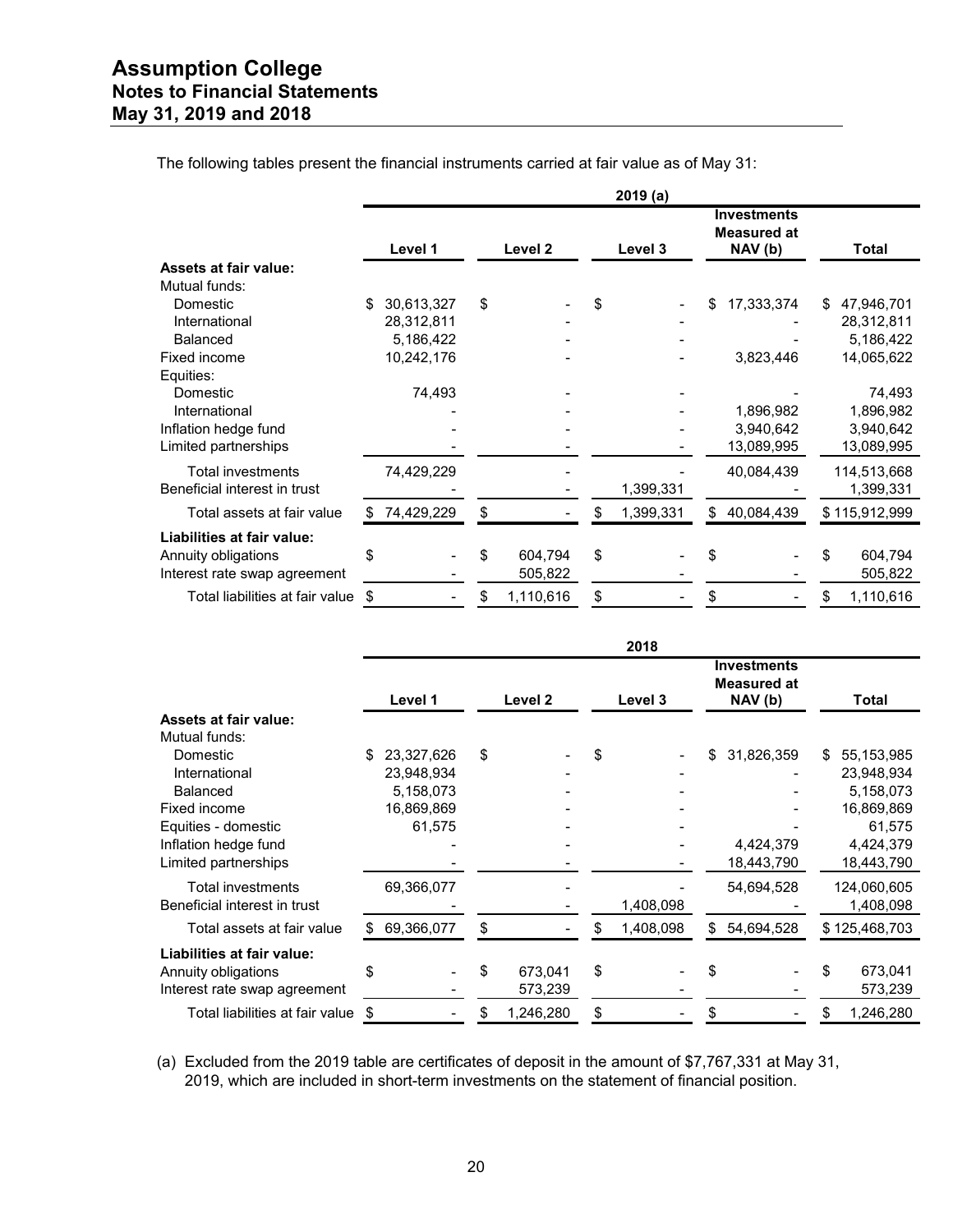(b) Certain investments that are measured at fair value using the NAV per share (or its equivalent) practical expedient have not been classified within the fair value hierarchy. The fair value amounts presented in the above tables are reported for the purpose of reconciling the fair value hierarchy to the investment amounts presented in the statements of financial position.

The changes in assets measured at fair value for which the College has used Level 3 inputs to determine fair value are as follows:

|                                                                               | <b>Beneficial Interest</b><br>in Trust |                     |  |  |
|-------------------------------------------------------------------------------|----------------------------------------|---------------------|--|--|
| Balance as of June 1, 2017<br>Change in value of beneficial interest in trust | \$                                     | 1,360,363<br>47,735 |  |  |
| Balance as of May 31, 2018                                                    |                                        | 1,408,098           |  |  |
| Change in value of beneficial interest in trust                               |                                        | (8, 767)            |  |  |
| Balance as of May 31, 2019                                                    | S                                      | 1,399,331           |  |  |

The following table presents quantitative information about Level 3 fair value measurements as of May 31:

|                                        | 2019              | 2018                   | <b>Valuation</b>                                     | Unobservable  | Range of       |
|----------------------------------------|-------------------|------------------------|------------------------------------------------------|---------------|----------------|
|                                        | <b>Fair Value</b> | <b>Fair Value</b>      | <b>Technique</b>                                     | <b>Inputs</b> | <b>Inputs</b>  |
| <b>Beneficial interest</b><br>in trust |                   | 1,399,331 \$ 1,408,098 | Market approach<br>based on underlying<br>securities | None          | Not applicable |

The assets held in trust are managed by an independent third party trustee, and the College has no authority over investment decisions. Thus, the trust assets are classified as Level 3 within the fair value hierarchy levels.

There were no transfers between fair value hierarchy levels during the years ended May 31, 2019 and 2018.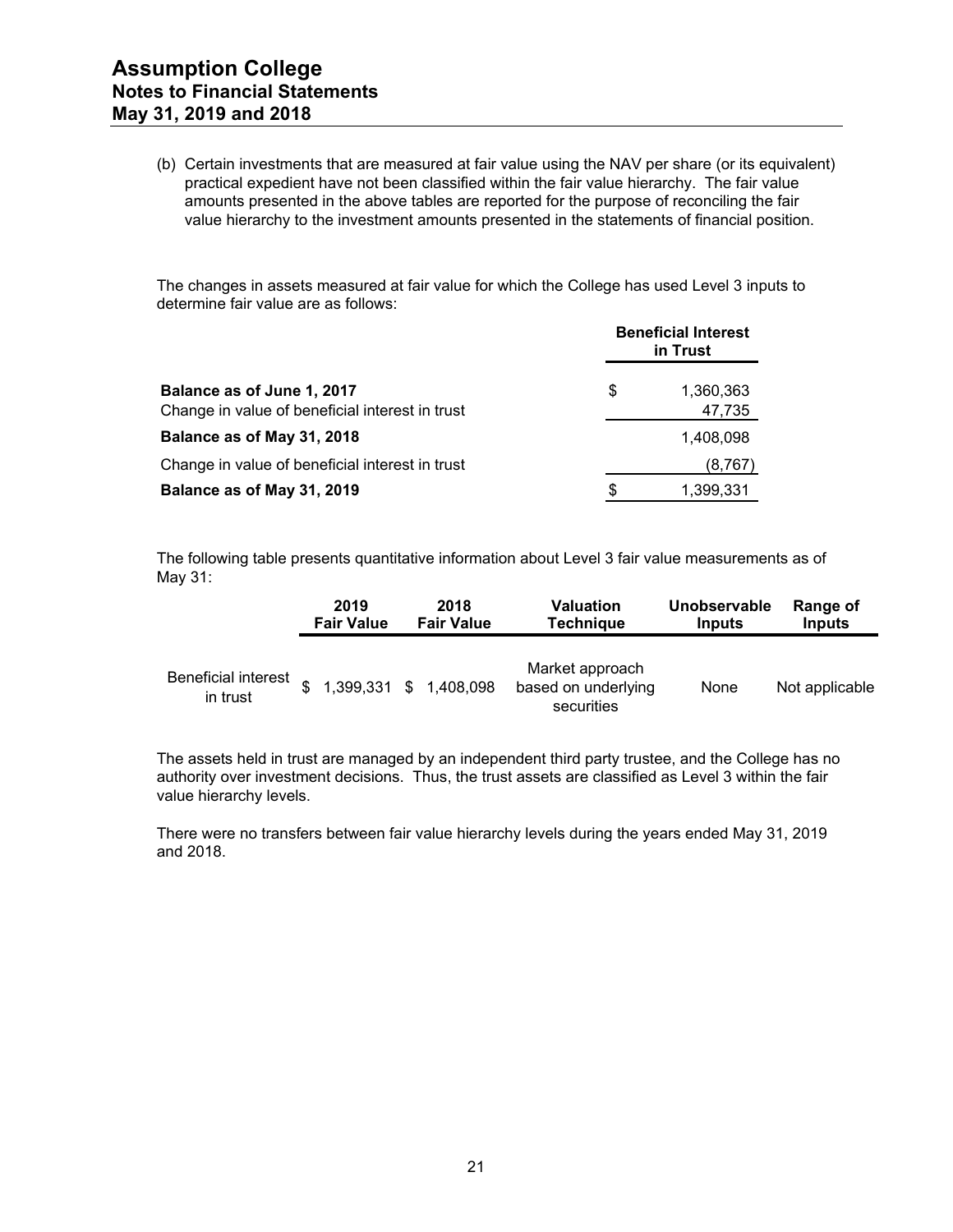# **Assumption College Notes to Financial Statements May 31, 2019 and 2018**

The redemption terms for those investments valued at net asset value (NAV) consisted of the following as of May 31:

|                              | 2019 |               |                           |                             |                                                     |  |  |  |
|------------------------------|------|---------------|---------------------------|-----------------------------|-----------------------------------------------------|--|--|--|
| <b>Asset Class</b>           |      | Fair<br>Value | <b>Number</b><br>of Funds | <b>Redemption</b><br>Terms  | <b>Redemption</b><br><b>Notice</b><br><b>Period</b> |  |  |  |
| Mutual funds - domestic (a)  | \$.  | 17,333,374    | 2                         | monthly                     | $1-30$ days                                         |  |  |  |
| Fixed income (b)             |      | 3,823,446     | 1                         | dailv                       | 2 days                                              |  |  |  |
| Equities - international (c) |      | 1,896,982     | 1                         | monthly                     | 2 days                                              |  |  |  |
| Inflation hedge fund (d)     |      | 3,940,642     | 1                         | monthly                     | $1-90$ days                                         |  |  |  |
| Limited partnerships (e)     |      | 13,089,995    | 3                         | monthly, quarterly, 5 years | 1 day                                               |  |  |  |
|                              |      | 40,084,439    |                           |                             |                                                     |  |  |  |

(a) Earn long-term capital from a broadly diversified portfolio of primarily U.S. stocks

(b) Earn long-term capital from a broadly diversified portfolio of U.S. centric fixed income holdings, while keeping capital preservation in mind

(c) Earn long-term capital from a broadly diversified portfolio of primarily emerging market equities

(d) Provide strong relative performance versus broad equity and fixed income markets during rising inflation environments

(e) Identify quality companies with potential for above-average rates of profitability that sell at a discount relative to their underlying value

|                             | 2018 |               |                           |                             |                                                     |  |  |  |
|-----------------------------|------|---------------|---------------------------|-----------------------------|-----------------------------------------------------|--|--|--|
| <b>Asset Class</b>          |      | Fair<br>Value | <b>Number</b><br>of Funds | <b>Redemption</b><br>Terms  | <b>Redemption</b><br><b>Notice</b><br><b>Period</b> |  |  |  |
| Mutual funds - domestic (a) | \$.  | 31,826,359    | 3                         | monthly                     | $1-30$ days                                         |  |  |  |
| Inflation hedge fund (b)    |      | 4,424,379     | 1                         | monthly                     | $1-90$ days                                         |  |  |  |
| Limited partnerships (c)    |      | 18,443,790    | 4                         | monthly, quarterly, 5 years | 1 day                                               |  |  |  |
|                             | S    | 54,694,528    |                           |                             |                                                     |  |  |  |

(a) Earn long-term capital from a broadly diversified portfolio of primarily U.S. stocks

(b) Provide strong relative performance versus broad equity and fixed income markets during rising inflation environments

(c) Identify quality companies with potential for above-average rates of profitability that sell at a discount relative to their underlying value

In January 2014, the College entered into a limited partnership with a commitment to invest \$4,500,000. The College had unfunded commitments of \$684,000 and \$918,000 to this limited partnership at May 31, 2019 and 2018, respectively. In January 2016, the College entered into a second limited partnership with a commitment to invest \$1,282,139. The College had unfunded commitments of \$208,297 and \$263,429 to this limited partnership at May 31, 2019 and 2018, respectively.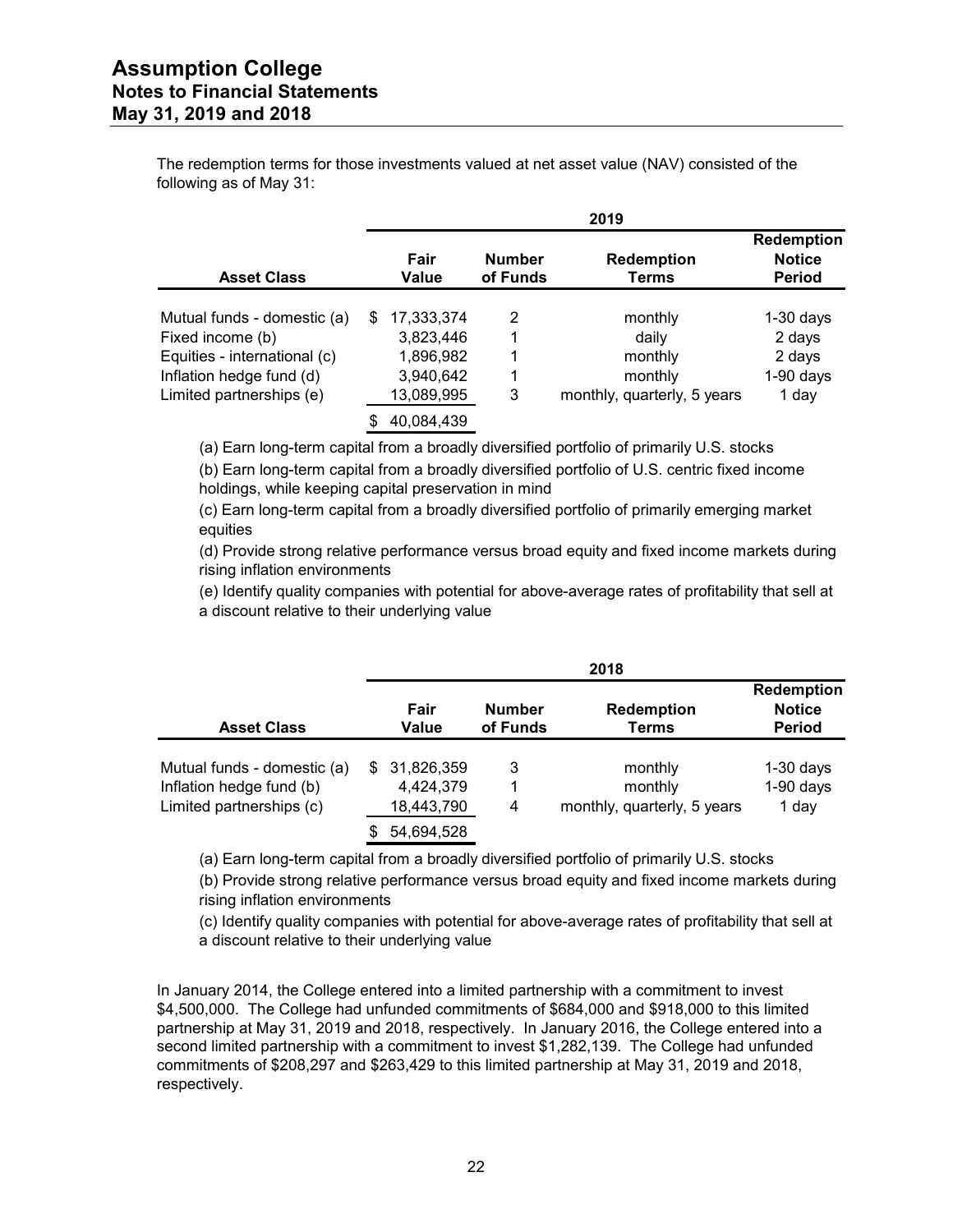Interest rate swaps are valued using both observable and unobservable inputs, such as quotations received from the counterparty, dealers or brokers, whenever available and considered reliable. In instances where models are used, the value of the interest rate swap depends upon the contractual terms of, and specific risks inherent in, the instrument as well as the availability and reliability of observable inputs. Such inputs include market prices for reference securities, yield curves, credit curves, measures of volatility, prepayment rates, assumptions for nonperformance risk, and correlations of such inputs. The College's interest rate swap agreement has inputs which can generally be corroborated by market data and is therefore classified within Level 2.

The methods described above may produce a fair value calculation that may not be indicative of net realized value or reflective of future fair values. Furthermore, while the College believes its valuation methods are appropriate and consistent with other market participants, the use of different methodologies or assumptions to determine the fair value of certain financial instruments could result in a different estimate of fair value at the reporting date.

#### **12. Endowment Disclosures**

The College endowment funds consist of approximately 190 individual accounts established for a variety of purposes. The endowment consists of donor-restricted endowment funds and funds designated by the Board to function as endowments. Net assets associated with endowment funds, including funds designated by the Board to function as endowments, are classified and reported based on the existence or absence of donor-imposed restrictions.

Massachusetts adopted a version of the Uniform Prudent Management of Institutional Funds Act ("UPMIFA"). UPMIFA is a model act that provides rules of construction concerning the investment, use and modification of funds held by operating charitable organizations, including endowment funds. The standard does provide guidance on the net asset classification of donor-restricted endowment funds for a not-for-profit organization that is subject to UPMIFA and also requires additional disclosures about an organization's endowment funds related to net asset classifications, net asset composition, changes in net asset composition, and spending and investment policies.

The Board of the College has interpreted UPMIFA as requiring the preservation of the purchasing power of the original gift as of the gift date of the donor-restricted endowment funds absent explicit donor stipulations to the contrary. As a result of this interpretation, the College classifies as donorrestricted net assets (a) the original value of gifts donated to the endowment, (b) the original value of subsequent gifts to the endowment, and (c) accumulations to the endowment made in accordance with the direction of the applicable donor gift instrument at the time the accumulation is added to the Fund.

From time to time, the fair value of assets associated with individual donor-restricted endowment funds may fall below the level that the donor or UPMIFA requires the College to retain as a fund of perpetual duration. At May 31, 2019 and 2018, there were no underwater funds of this nature. Although MA UPMIFA authorizes the expenditure of underwater endowments where such expenditure is prudent, the College has adopted a policy to not spend from underwater endowments.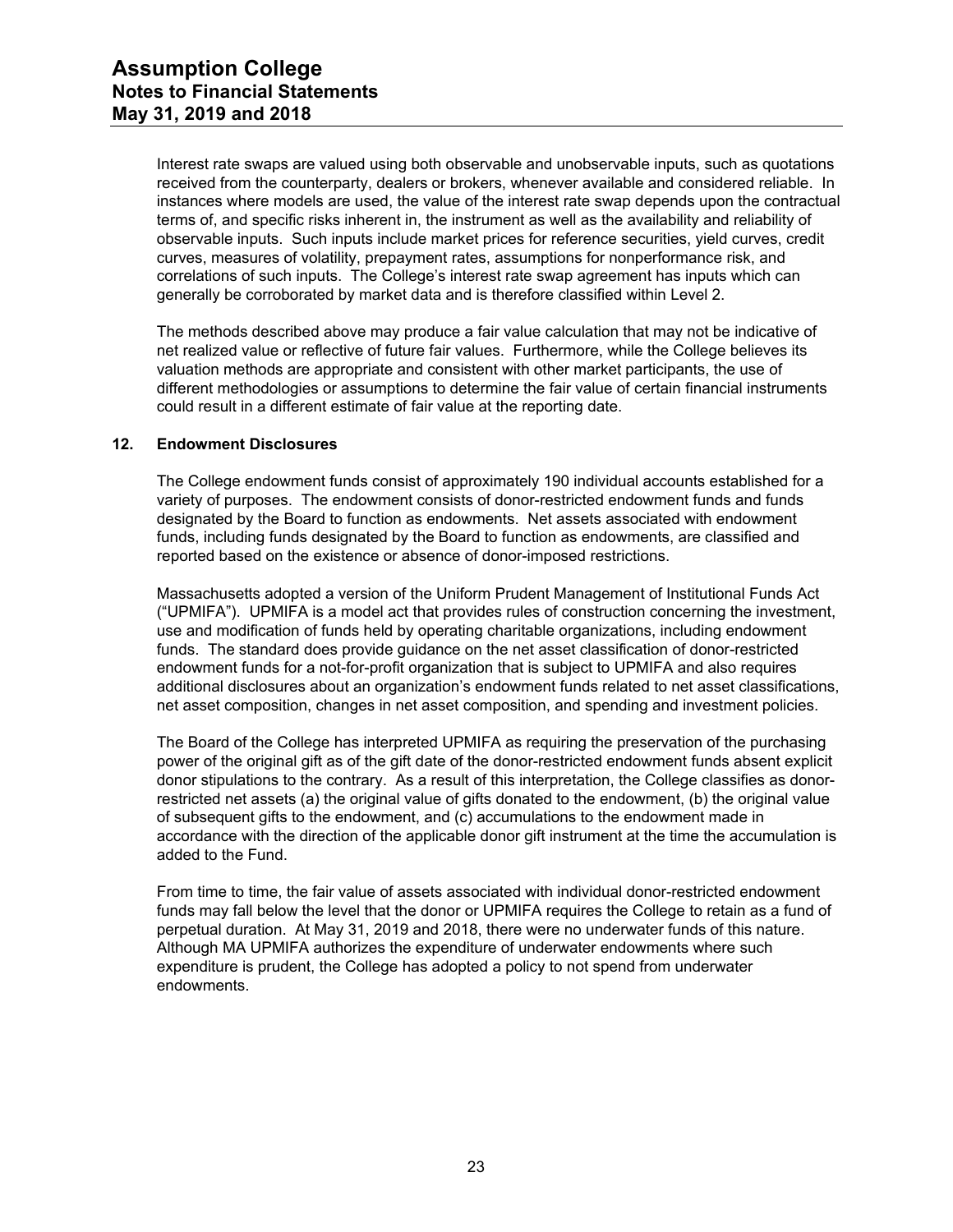In accordance with UPMIFA, the College considers the following factors in making a determination to appropriate or accumulate donor-restricted funds:

- 1. The duration and preservation of the fund
- 2. The purpose of the College and the donor-restricted endowment fund
- 3. General economic conditions
- 4. The possible effect of inflation and deflation
- 5. The expected total return from income and the appreciation of investments
- 6. Other resources of the College
- 7. Investment policies of the College

#### **Investment Objective**

The endowment's assets shall be invested in accordance with sound investment practices that emphasize long-term investment fundamentals. In establishing the investment objectives of the endowment, the Trustees have taken into account the financial needs and circumstances of the College, the time horizon available for investment, the nature of the endowment's cash flows and liabilities, and other factors that affect their risk tolerance. Consistent with this, the Trustees have determined that the investment of these assets shall be guided by the following underlying goals:

- To achieve a positive rate of return over the long term that would contribute to the cash flow needs of the organization for on-going operations, special initiatives and capital projects in support of the endowment;
- To provide for asset growth at a rate in excess of the rate of inflation, net of expenses and spending;
- To diversify the assets in order to reduce the risk of wide swings in market value from year-toyear, or of incurring large losses that could occur from concentrated positions;
- To achieve investment results over the long term that compare favorably with those of other endowments and foundations, professionally managed portfolios and of appropriate market indexes.

#### **Spending Policy**

Spending policy is the implementation of an approach that assists the Board in determining future distributions from the endowment. The spending decision is important because of its impact on income and future asset value. The spending policy is controlled by the Investment Committee of the Board, which has a fiduciary responsibility to ensure that the College's funds are prudently managed.

The specific spending policy of the College's endowment starts with the prior year's spending and adjusts for the change in the consumer price index subject to a band with the floor at 3.75% and the ceiling at 5.25% of the trailing 20 quarter average value of the endowment. The purpose is to ensure a stable and predictable level of endowment support to the operating budget.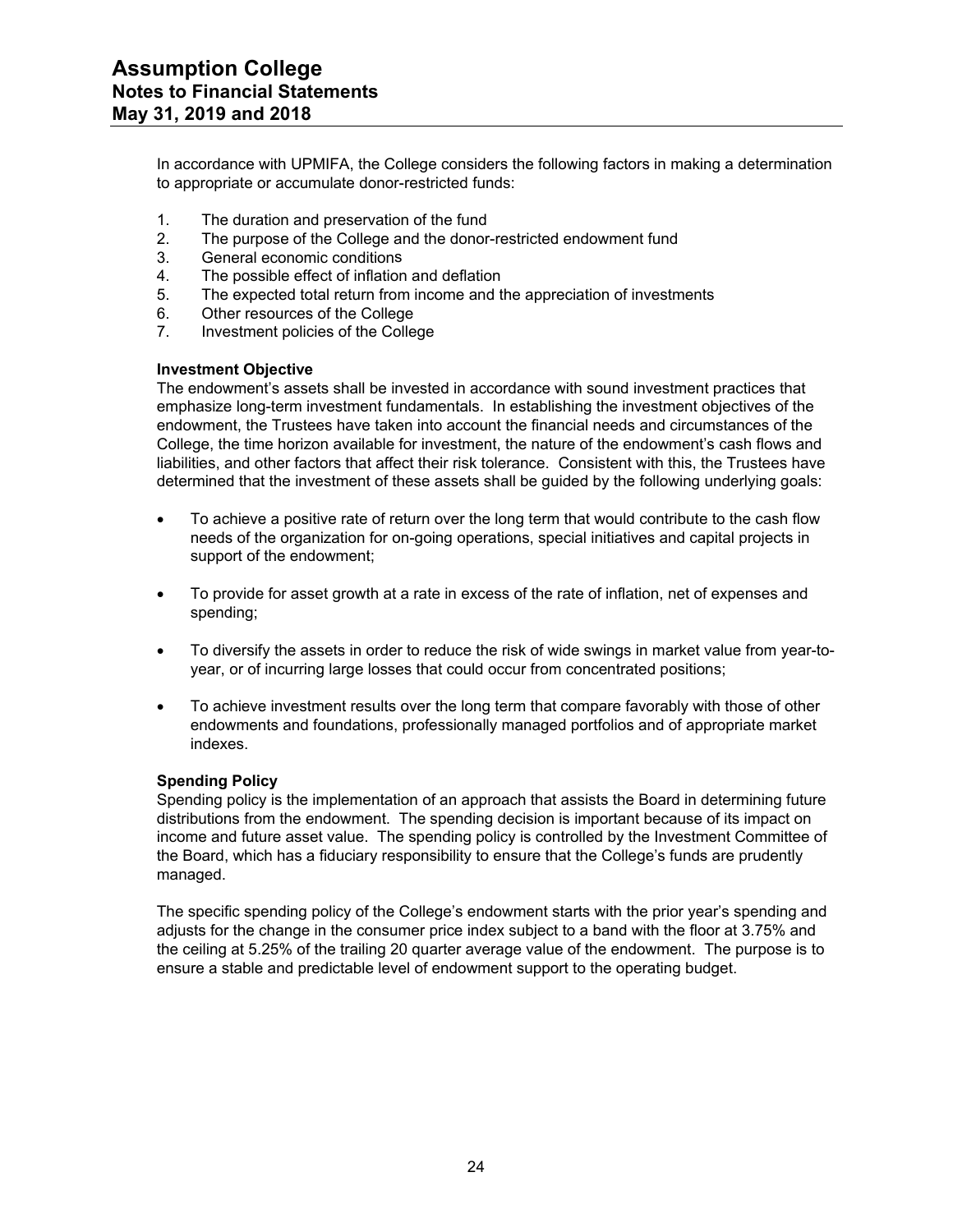The College has interpreted relevant state law as generally permitting the spending of income and gains on endowment funds restricted in perpetuity over a stipulated period of time. State law allows the Board to appropriate a specified percentage of the income and appreciation earned on the endowment as is prudent considering the College's long and short-term needs, present and anticipated financial requirements, expected total return on its investments, price level trends and general economic conditions. Under the College's spending policy, cumulative appreciation (including interest and dividends) in an amount up to 5.25% of the average market value of qualifying endowment funds restricted in perpetuity at the end of the previous 20 quarters may be appropriated.

|                                                                      | 2019                                        |                                          |                                |  |  |  |
|----------------------------------------------------------------------|---------------------------------------------|------------------------------------------|--------------------------------|--|--|--|
|                                                                      | <b>Without Donor</b><br><b>Restrictions</b> | <b>With Donor</b><br><b>Restrictions</b> | Total                          |  |  |  |
| Donor-restricted endowment funds<br>Board-designated endowment funds | \$<br>65,420,008                            | 37,522,065<br>S                          | 37,522,065<br>S.<br>65,420,008 |  |  |  |
| Total endowment funds                                                | 65,420,008<br>S                             | 37,522,065<br>S                          | \$102,942,073                  |  |  |  |
|                                                                      |                                             | 2018                                     |                                |  |  |  |
|                                                                      | <b>Without Donor</b><br><b>Restrictions</b> | <b>With Donor</b><br><b>Restrictions</b> | Total                          |  |  |  |
| Donor-restricted endowment funds                                     | \$                                          | 38,774,870<br>S                          | 38,774,870<br>S.               |  |  |  |
| Board-designated endowment funds                                     | 69,664,362                                  |                                          | 69,664,362                     |  |  |  |

The endowment net asset composition by type of fund consisted of the following at May 31: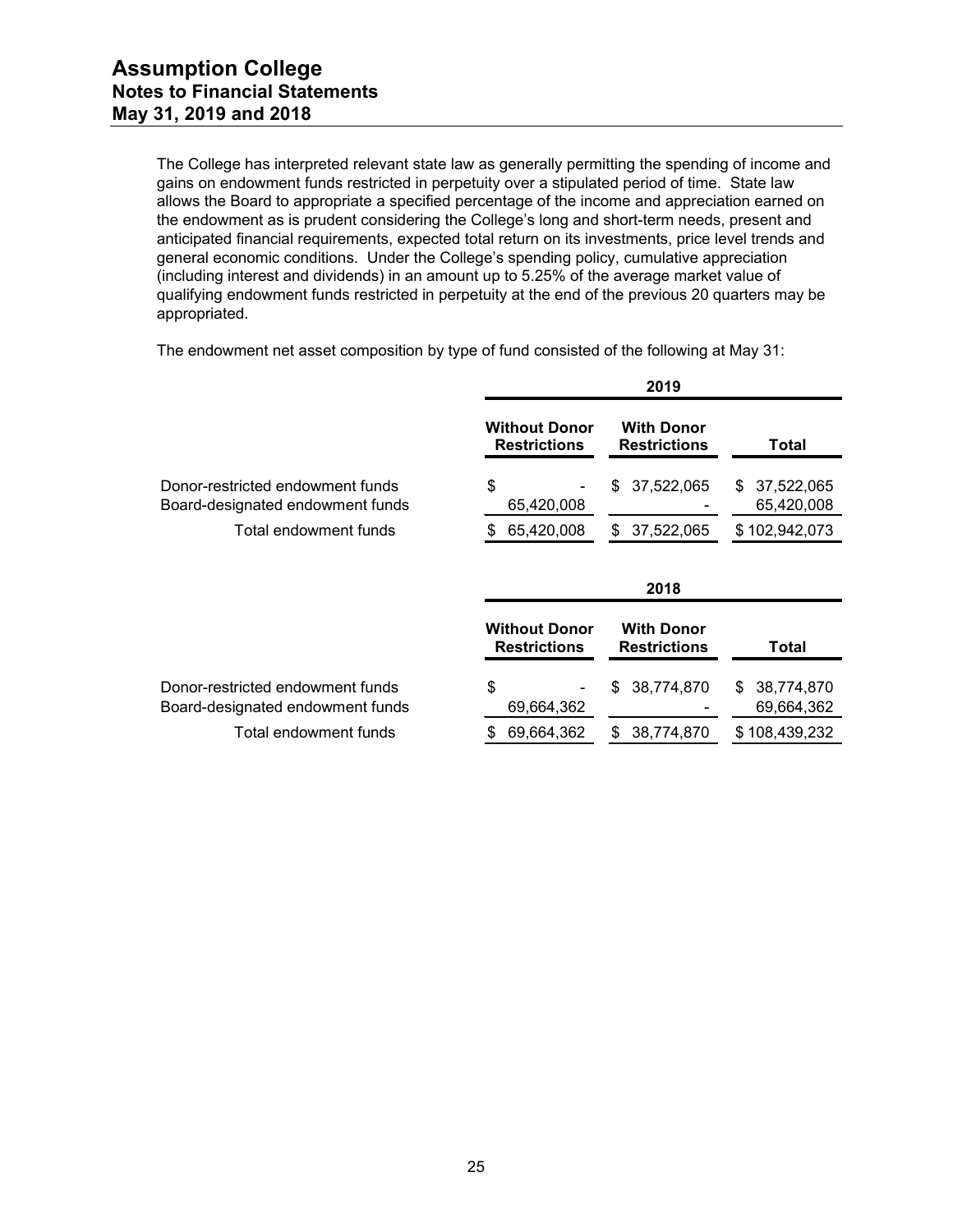|                                                                                           | 2019                                        |                                          |                              |  |  |  |
|-------------------------------------------------------------------------------------------|---------------------------------------------|------------------------------------------|------------------------------|--|--|--|
|                                                                                           | <b>Without Donor</b><br><b>Restrictions</b> | <b>With Donor</b><br><b>Restrictions</b> | Total                        |  |  |  |
| Endowment net assets, beginning of year                                                   | 69,664,362<br>S                             | 38,774,870<br>S.                         | \$108,439,232                |  |  |  |
| Investment loss, net                                                                      | (1,041,395)                                 | (539, 541)                               | (1,580,936)                  |  |  |  |
| Contributions/designations                                                                | 54,775                                      | 661,740                                  | 716,515                      |  |  |  |
| Appropriation of endowment assets for<br>expenditure<br>Endowment net assets, end of year | (3,257,734)<br>65,420,008                   | (1,375,004)<br>37,522,065<br>S           | (4,632,738)<br>\$102,942,073 |  |  |  |

Changes in endowment net assets for the fiscal years ended May 31 consisted of the following:

|                                                      | 2018                                        |                                          |               |  |
|------------------------------------------------------|---------------------------------------------|------------------------------------------|---------------|--|
|                                                      | <b>Without Donor</b><br><b>Restrictions</b> | <b>With Donor</b><br><b>Restrictions</b> | Total         |  |
| Endowment net assets, beginning of year              | 66,365,300<br>S                             | 36,179,061<br>\$.                        | \$102,544,361 |  |
| Investment return, net                               | 6,034,894                                   | 3,255,527                                | 9,290,421     |  |
| Contributions/designations                           | 6,505                                       | 476,680                                  | 483,185       |  |
| Appropriation of endowment assets for<br>expenditure | (2,742,337)                                 | (1, 136, 398)                            | (3,878,735)   |  |
| Endowment net assets, end of year                    | 69,664,362                                  | 38,774,870<br>S                          | \$108,439,232 |  |

Endowment net assets include \$224,286 and \$215,299 of contributions receivable as of May 31, 2019 and 2018, respectively.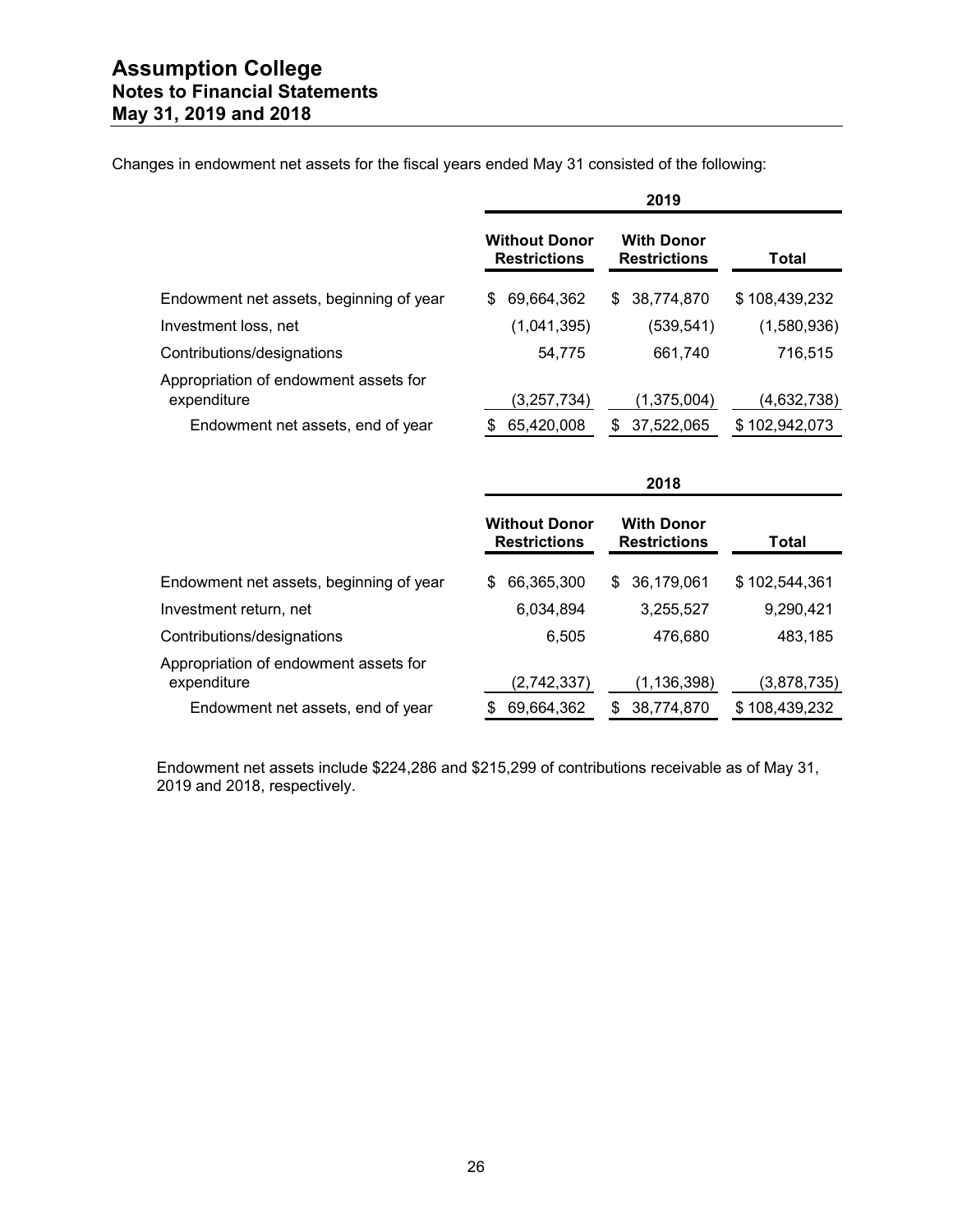# **13. Composition of Net Assets**

Net assets consisted of the following at May 31:

|                                                              | 2019             | 2018             |
|--------------------------------------------------------------|------------------|------------------|
| Net assets without donor restrictions                        |                  |                  |
| Board-designated endowments:                                 |                  |                  |
| Designated for repair and replacement                        | 43,613,225<br>\$ | \$<br>46,344,827 |
| Designated for financial aid                                 | 6,475,424        | 6,933,459        |
| Designated for faculty support                               | 4,539,756        | 4,804,386        |
| Designated for general budget relief                         | 4,289,518        | 4,757,698        |
| Designated for technology                                    | 4,076,923        | 4,331,026        |
| Designated for other purposes                                | 2,425,162        | 2,492,966        |
| Total board-designated endowments                            | 65,420,008<br>S  | \$<br>69,664,362 |
| Net assets with donor restrictions                           |                  |                  |
| Subject to expenditure for specified purpose:                |                  |                  |
| Capital construction                                         | \$<br>270,053    | \$<br>100,000    |
| Subject to the passage of time:                              |                  |                  |
| Planned giving assets                                        | 525,066          | 535,992          |
| Subject to restriction in perpetuity:                        |                  |                  |
| Beneficial interest in trust                                 | 1,399,331        | 1,408,098        |
| Planned giving assets                                        | 358,091          | 350,004          |
|                                                              | 1,757,422        | 1,758,102        |
| Subject to the College's spending policy and appropriations: |                  |                  |
| Endowment returns subject to future appropriation:           |                  |                  |
| Restricted for scholarship support                           | 12,028,896       | 13,361,979       |
| Restricted for faculty support                               | 493,156          | 604,258          |
| Restricted for program support                               | 2,088,283        | 2,558,643        |
|                                                              | 14,610,335       | 16,524,880       |
| Endowment funds restricted in perpetuity:                    |                  |                  |
| Restricted for scholarship support                           | 14,944,207       | 14,282,467       |
| Restricted for faculty support                               | 1,272,625        | 1,272,625        |
| Restricted for program support                               | 6,694,898        | 6,694,898        |
|                                                              | 22,911,730       | 22,249,990       |
| Total net assets with donor restrictions                     | 40,074,606<br>\$ | \$<br>41,168,964 |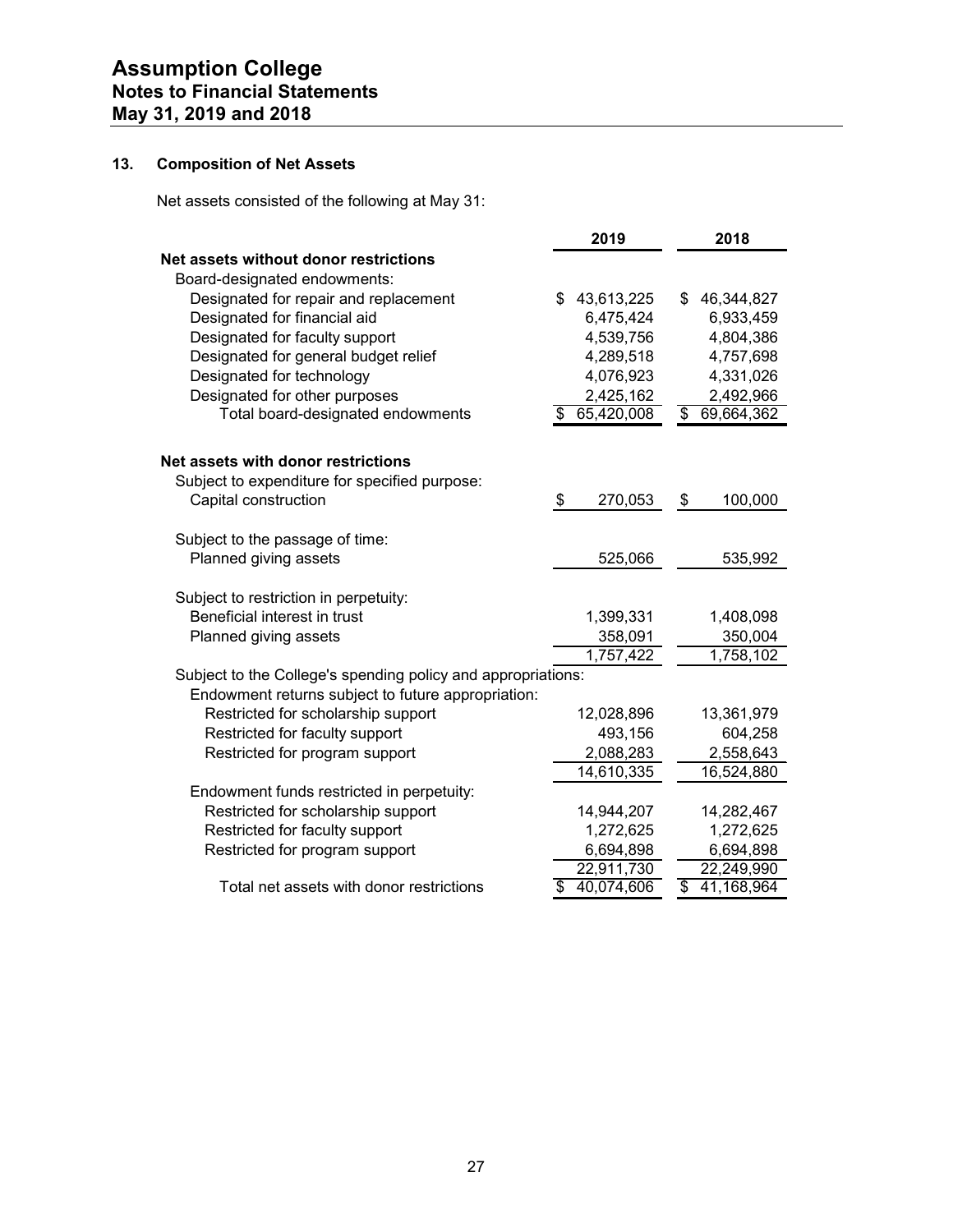## **Net Assets Released From Restrictions**

Net assets released from donor restrictions by incurring expenses satisfying the restricted purposes or by occurrence of events specified by the donors were as follows:

|                             | 2019          |   | 2018      |  |  |
|-----------------------------|---------------|---|-----------|--|--|
| <b>Purpose restrictions</b> |               |   |           |  |  |
| Scholarship support         | \$<br>966.112 | S | 791,126   |  |  |
| Faculty support             | 80.581        |   | 79,638    |  |  |
| Program support             | 328,311       |   | 265,634   |  |  |
| Capital construction        |               |   | 25,000    |  |  |
|                             | 1,375,004     |   | 1,161,398 |  |  |

# **Board Appropriations**

Board-designated endowment funds were appropriated as follows:

|                        | 2019 |           | 2018 |           |
|------------------------|------|-----------|------|-----------|
|                        |      |           |      |           |
| Repair and replacement | S    | 2,074,049 | \$   | 1,566,123 |
| Financial aid          |      | 342,650   |      | 337,254   |
| Faculty support        |      | 187,598   |      | 186,957   |
| General budget relief  |      | 382,434   |      | 385,108   |
| Technology             |      | 183,799   |      | 180,905   |
| Other purposes         |      | 87,204    |      | 85,990    |
|                        | \$.  | 3,257,734 | S    | 2,742,337 |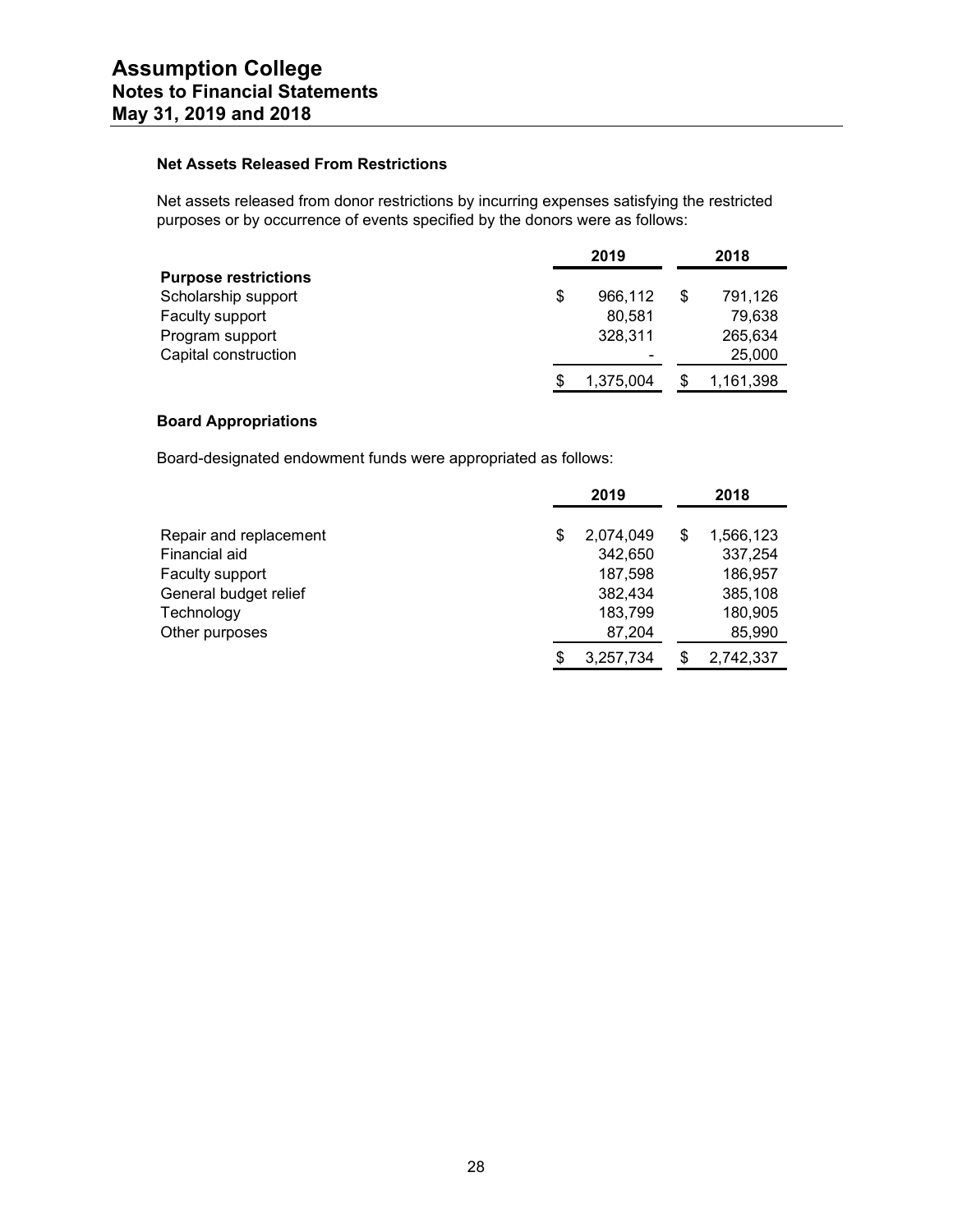#### **14. Liquidity and Availability**

The College's financial assets available within one year of the balance sheet date for general expenditures, such as operating expenses, scheduled principal payments on debt, and capitalized construction costs not financed with debt, were as follows:

|                                                                                     | 2019            |
|-------------------------------------------------------------------------------------|-----------------|
| Financial assets at year end:                                                       |                 |
| Cash                                                                                | \$<br>7,835,479 |
| Short-term investments                                                              | 12,288,706      |
| Student tuition receivables, net                                                    | 997,692         |
| Grants and other receivables                                                        | 106,826         |
| Student Ioans, net                                                                  | 1,727,249       |
| Contributions receivable, net                                                       | 4,875,243       |
| Long-term investments                                                               | 109,992,293     |
| Beneficial interest in trust                                                        | 1,399,331       |
| Total financial assets at year end                                                  | 139,222,819     |
| Adjusted for amounts not available to meet general<br>expenditures within one year: |                 |
| Student Ioans, net                                                                  | (1,727,249)     |
| Contributions receivable due in more than one year                                  | (3,822,562)     |
| Donor-restricted endowment funds (net of receivables)                               | (37, 297, 779)  |
| Add: board-approved spending from donor-restricted                                  |                 |
| endowment funds                                                                     | 602,988         |
| Board-designated endowment funds                                                    | (65, 420, 008)  |
| Add: board-approved spending from board-designated                                  |                 |
| endowment funds                                                                     | 3,540,915       |
| Planned giving assets                                                               | (1,550,687)     |
| Beneficial interest in trust held by others                                         | (1,399,331)     |
| Financial assets available to meet general                                          |                 |
| expenditures within one year                                                        | 32,149,106<br>S |

The College's cash flows have seasonal variations attributable to the timing of tuition billing and contributions received. The College has a policy to structure its financial assets to be available as its general expenditures, liabilities, and other obligations come due. In addition to financial assets available to meet general expenditures within one year, the College operates with a balanced budget and anticipates collecting sufficient revenue to cover general expenditures not covered by donor-restricted resources. Refer to the statements of cash flows, which identify the sources and uses of the College's cash and show positive net cash provided by operating activities for the years ended May 31, 2019 and 2018.

The College's Board has designated a portion of its resources without donor restrictions to function as endowments. Those amounts are identified as board-designated endowment funds in the table above. These funds are invested for long-term appreciation and current income, but remain available and may be spent at the discretion of the Board. The Board has approved spending of \$602,988 and \$3,540,915, respectively, from the donor-restricted and board-designated endowment funds for the year ended May 31, 2020 for general expenditures.